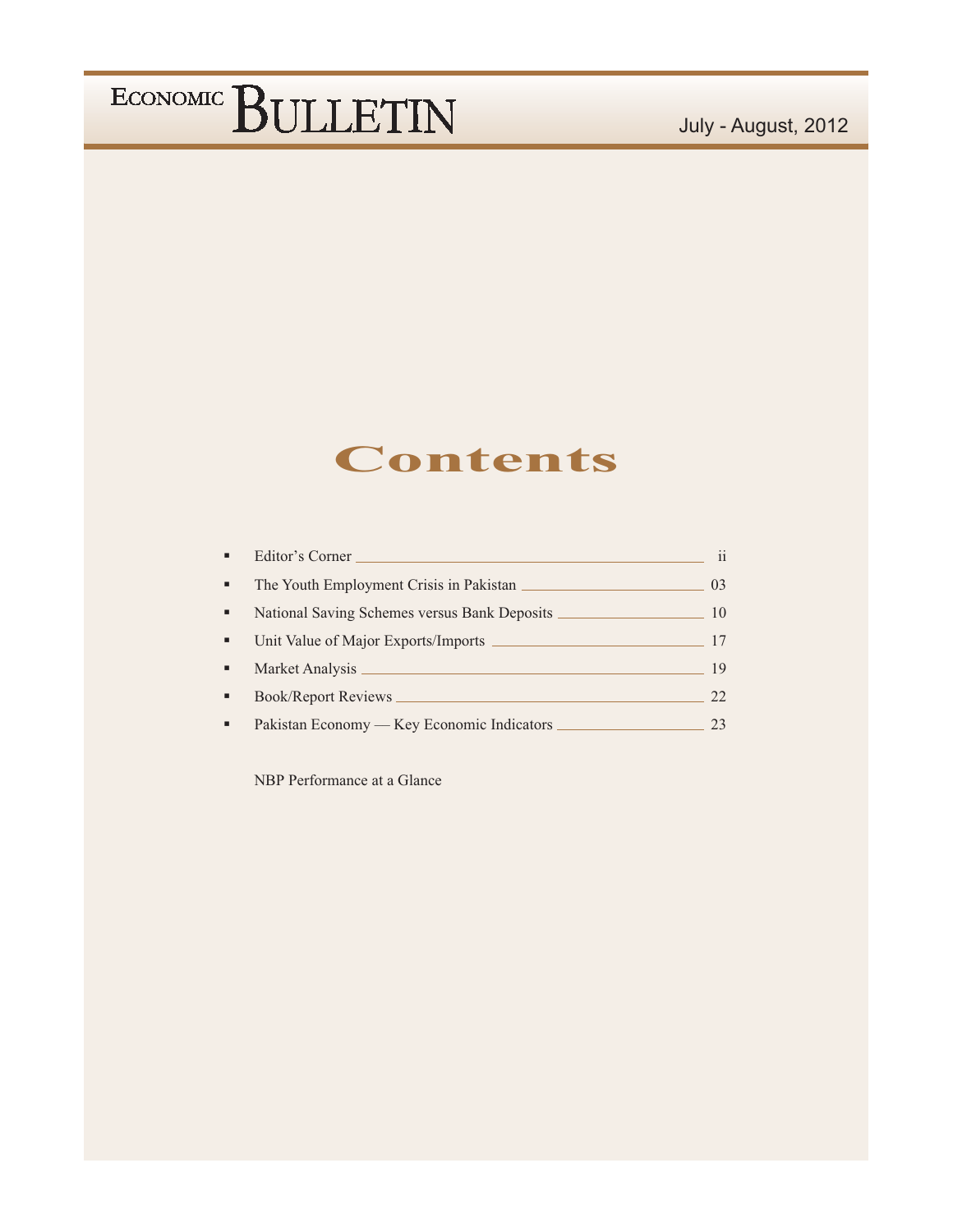### **Editor's Corner**

#### Dear Readers,

The fire that engulfed the garments factory in Karachi and left over 250 dead, was perhaps the deadliest industrial accident in the country's history. It highlights workplace perils, the lack of basic safety and fire fighting equipment and shows how employers violate labour laws, health and safety provisions. The problem that plagues all matters of governance in Pakistan is the failure to enforce the law. While laws exists which deal with different aspects of occupational safety, but implementing the laws require an effective inspection system, which is lacking.

Protection of workers safety is a fundamental human right. Article 37 of the Constitution of Pakistan guarantees right to secure just and humane conditions of work ensuring that children and women are not employed in vocations unsuited to their age or sex. Chapter III of the Factories Act 1934 Health and Safety has clauses on occupational safety. It spells out precautions in case of fire. Every factory to be provided with a means of escape, in every factory the exit door shall not be locked or fastened and can easily be opened from inside and all such doors shall at all times be kept free from any obstruction. Every factory to be provided with clear audible means of giving warning in case of fire, and a free passage way going access to each means of escape in case of fire etc.

According to the International Labour Organisation (ILO) estimates, every day 6300 people die as a result of occupational accidents or work related diseases – more than 2.3 million deaths per year. The human cost is high and the economic burden of poor occupational safety and health practices is estimated at 4 percent of global GDP.

The safety conditions differ between countries. In developing countries like Pakistan, where majority of workforce is illiterate, not trained in occupational safety and are not aware of the protective measures to be adopted in their jobs, workplace safety and health conditions are poorer compared to developed countries who are able to offer safer working environment. Workers and their employers hardly bother about the safety at work place. We see workers working in under construction high rise building or at a mechanic workshop or cutting marble without any safety protective measure. This complete lack of hazard assessment results in loss of life or disability or long term sickness. No one is accountable. On the contrary accidents at work receive a high priority in developed countries. The fatal industrial accidents in Pakistan for the year 2008 gives a figure of 108 as reported in the Pakistan Statistical Yearbook 2011. But the real situation is different. For certain reasons the accidents either fatal or otherwise are not regularly reported. Legislation regarding occupational safety is weak and outdated in the country, says the ILO in its country report on Pakistan. It had suggested that there was a need for the industries to improve the status of occupational safety and health in Pakistan in order to meet the emerging challenges of globalisation and to compete in the international market.

Only if workers are educated and aware of their legal rights concerning labour protection and labour laws and employers of their obligations and adopt necessary safety measures at workplace in compliance with the requirements of law can a safe and healthy workplace be established. Qualified and properly trained, honest labour inspectors need to be appointed to enforce labour laws and health and safety regulations. In the absence of labour inspection, employers have a free hand to do what suits them at the cost of their workers' safety.

Ayesha Mahm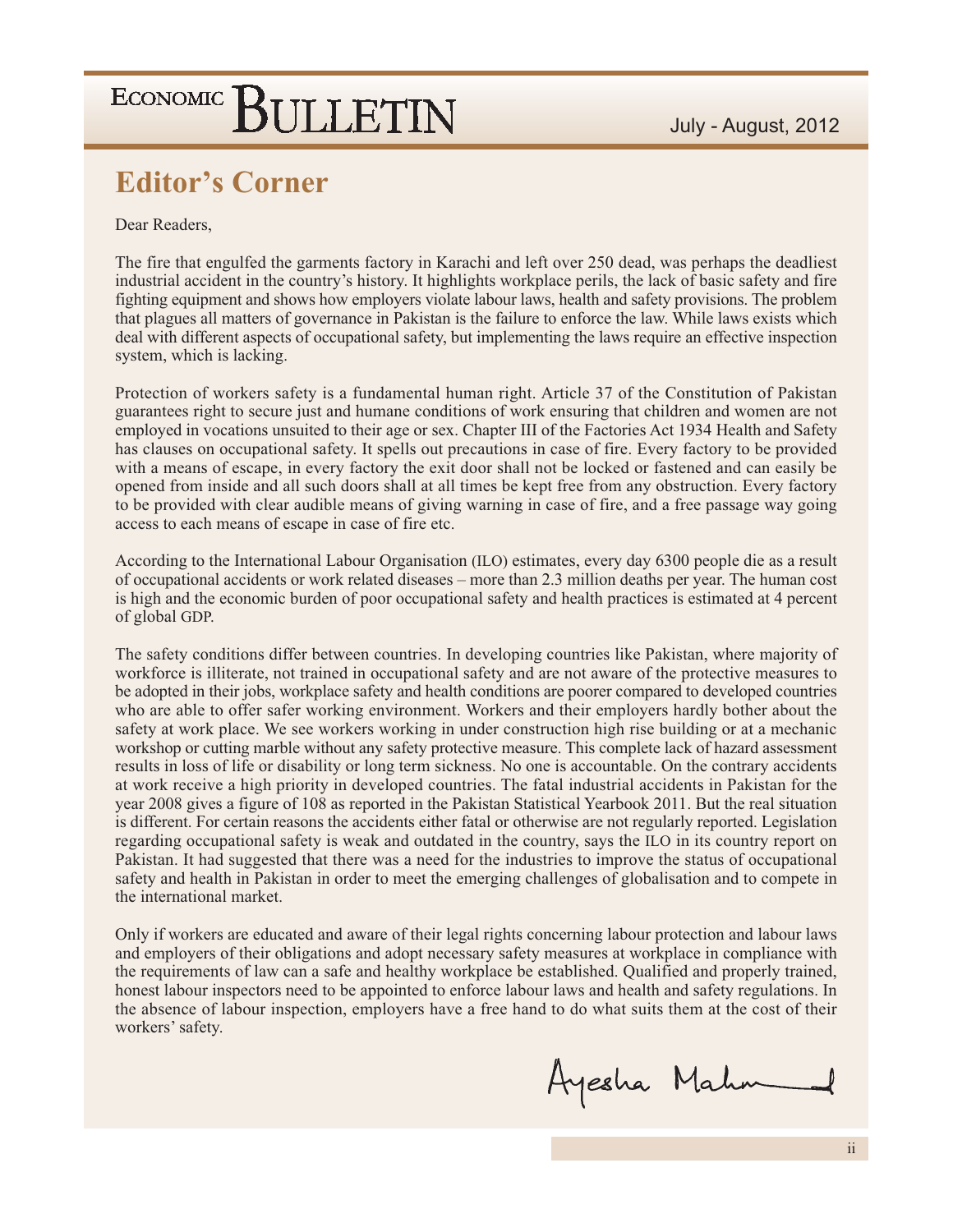### **The Youth Employment Crisis in Pakistan**

Today the world faces the challenge of creating job opportunities for the growing youth population. 75 million young people are jobless, four million more than in 2007. Of those who are working, more than 200 million earn less than \$2 a day, living mostly in developing countries. The International Labour Organisation (ILO) in its annual report titled Global Employment Trends 2012 says, more than 400 million new jobs will be needed over the next decade to absorb the estimated 40 million growth of the labour force each year.

The ILO in its report titled *Global Employment Outlook, September 2012* which is an update of its earlier report Global Employment Trends shows that jobless rates among young people will get even worse globally as the effects of the euro crisis spreads beyond Europe and slows down economies from East Asia to Latin America. These young people are not expected to see any improvement in their situation.

Growing

iobless

markets

rates

The report further says the difficulties of young people to find gainful employment reflects the overall weak state of labour markets around the world. Global output has grown weakly over the past six months and Weak state is not expected to accelerate in the near future. of labour As noted in the WTO's World Trade Report 2012, global trade has also decelerated sharply as global demand especially in advanced economies has faltered. This has created global spillovers, leading to a slowdown of activity in emerging economies in East and South Asia and Latin America.

> High private and public debt in the advanced economies is leading to private households and firms deleveraging to relieve their high debt burden through increased savings rates, and austerity measures for public sectors. The combined downward pressure on both private and public consumption and investment is dragging down aggregate demand and growth. Therefore, at the current juncture there is a substantial risk that this simultaneity may

trigger yet another significant downward spiral that could bring the world economy closer to another global recession by the end of 2012, further threatening a sustained labour market recovery.

Additional downward pressure on the global economy is coming from a worsening of the credit crunch that stems from unresolved sovereign debt problems in Europe.

#### Global & Regional Total Unemployment Rates (age 15 and above)

| Region                        | $2012^P$ | $2013^P$ | $2014^P$ | $2015^P$ | $2016^P$ | $2017^P$ |
|-------------------------------|----------|----------|----------|----------|----------|----------|
| World                         | 6.0      | 6.1      | 6.0      | 6.0      | 6.0      | 6.0      |
| Developed Economies &         |          |          |          |          |          |          |
| European Union                | 8.6      | 8.6      | 8.5      | 8.2      | 8.0      | 7.8      |
| Central & South-Eastern       |          |          |          |          |          |          |
| Europe (non-EU) & CIS         | 8.4      | 8.4      | 8.3      | 8.2      | 8.2      | 8.2      |
| East Asia                     | 4.4      | 4.5      | 4.6      | 4.6      | 4.7      | 4.7      |
| South-East Asia & the Pacific | 4.5      | 4.6      | 4.6      | 4.6      | 4.6      | 4.6      |
| South Asia                    | 3.8      | 3.8      | 3.8      | 3.8      | 3.8      | 3.8      |
| Latin America & the Caribbean | 7.2      | 7.2      | 7.2      | 7.2      | 7.2      | 7.2      |
| Middle East                   | 10.1     | 10.2     | 10.2     | 10.3     | 10.4     | 10.4     |
| North Africa                  | 10.8     | 10.9     | 10.8     | 10.7     | 10.6     | 10.5     |
| Sub-Saharan Africa            | 7.8      | 7.8      | 7.8      | 7.7      | 7.7      | 7.7      |

Note: Total unemployment rates in percent of labour force.

 $P = Projections for 2012 through 2017$ Source: Global Employment Outlook, ILO

> Although (large) differences in regional youth unemployment rates remain, all regions face major youth employment challenges. Even in East Asia, the youth unemployment rate in 2011 was 2.8 times higher than the adult rate. Apart from the immediate negative economic and social effects of high youth unemployment, it is important to consider its detrimental effects on future employability and wages.

These young people many a times work in low productive jobs, or are engaged in unpaid family work supporting (informal) family business or farms, or are engaged in jobs which fall short of their aspirations. The report states, demographic trends are such that the youth labour force continues to grow in precisely those regions where few opportunities for paid work exist and where working poverty is widespread, in particular in sub-Saharan Africa and South Asia.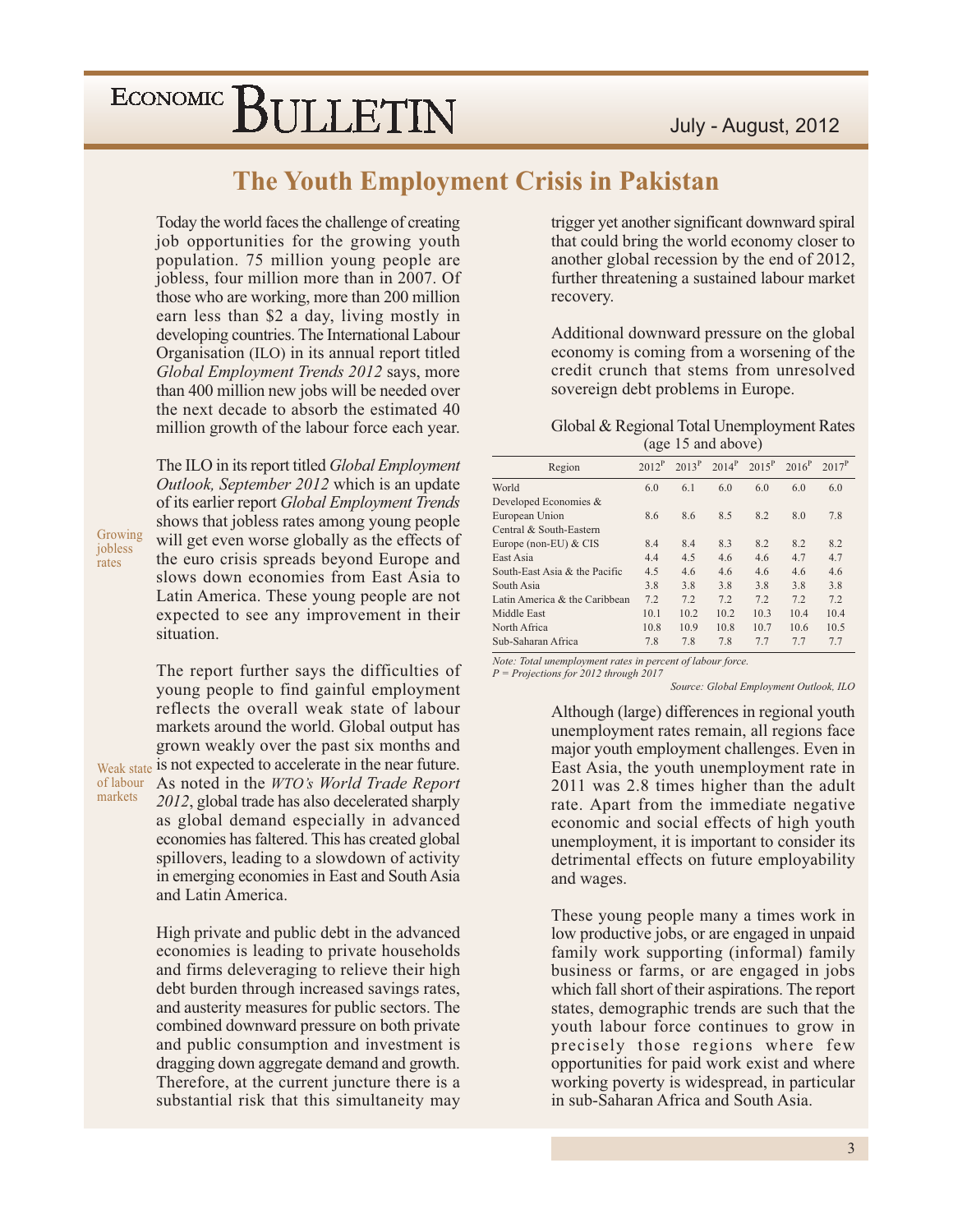The latest World Youth Report, United Nations explores youth employment issues — the difficulties they often encounter accessing work and even after finding work, young workers continue to confront job instability, few opportunities for skills development and advancement. In 2010, the global youth unemployment rate was 12.6 percent, against the global adult unemployment rate of 4.8 percent. One of the factors of the recent uprising in many countries of the Middle East and North Africa region was the high levels of youth unemployment.

Another ILO report, World of Work Report 2012 also shows how the employment situation is no longer improving in many countries. There are people who have been unemployed for a long period of time, and for a growing proportion of workers who do have a job, employment has become more unstable or precarious. Youth unemployment rates have increased in about 80 percent of advanced economies and in two-thirds of developing economies. There is a lot of social unrest because of lack of decent jobs. The Social Unrest Index increased in 2011 compared to  $2010.$ 

In Pakistan the share of youth in the total labour force is rising. Youth population is estimated at 54 million, of which 23.8 million are in the labour force. As almost two-thirds of the population is below the age of 30, Pakistan is experiencing a youth bulge which will change the composition of future labour force.

**Youth Demography**  $(15 - 29$  Years)

|                               |        | 2011-12 |
|-------------------------------|--------|---------|
| <b>Total Youth Population</b> | (Mn)   | 54      |
| % of Total Population         |        | 30      |
| Male                          | (Mn)   | 28      |
| Female                        | (Mn)   | 26      |
| Rural Areas                   | (%)    | 64      |
| <b>Urban Areas</b>            | (%)    | 36      |
| Youth Literacy Rate           | $(\%)$ | 55      |
| Male/Female Literacy Ratio    | $(\%)$ | 67/42   |
| Urban/Rural Literacy Ratio    | $(\%)$ | 74/48   |
|                               |        |         |

Source: Annual Plan 2012-13

#### July - August, 2012

Out of total youth labour force, 21.3 million are employed while remaining 2.4 million are unemployed, implying 10 percent youth unemployment rate which is higher than the national average of 6 percent, states the Annual Plan 2012-13. As far as employment status of youth is concerned, only 0.06 million are employers while self-employed, unpaid family helpers and employees are 4.2, 10.3 and 9.2 million respectively. In other words, youth employers are 0.3 percent, while selfemployed, unpaid family helpers and employees are 17.8 percent, 43.2 percent, 38.8 percent respectively, indicating that youth employment status as employers and self employed is very low.

Pakistan

youth labour

force

Pakistan Employment Trends 2011 analyzes different aspects of the existing employment in the country. In Pakistan as the labour force participation rate has grown, the employment to population ratio has steadily increased over the last decade. At the same time there is high employment to population ratio of almost 80 percent for men  $(15+)$  implying likely abundance of low quality jobs in the country. Labour productivity is low, which has not been affected by the increasing labour force and employment growth. This suggests that many new labour market entrants are taking on low productivity and poorly remunerated work. They have to work and earn for their families as they cannot afford to be unemployed.

The report *Pakistan Employment Trends 2011*, provides information on employment to population. This ratio is defined as the proportion of the working population that is employed. (The youth employment to population ratio is the proportion of the youth population  $-$  persons 15-24 years that are employed). In Pakistan, the ratio is relatively low when compared to the rest of the world, although there has been some increase.

The Report states, for youth, the employmentto-population ratios also increased steadily between 1999-2000 and 2009-2010, but it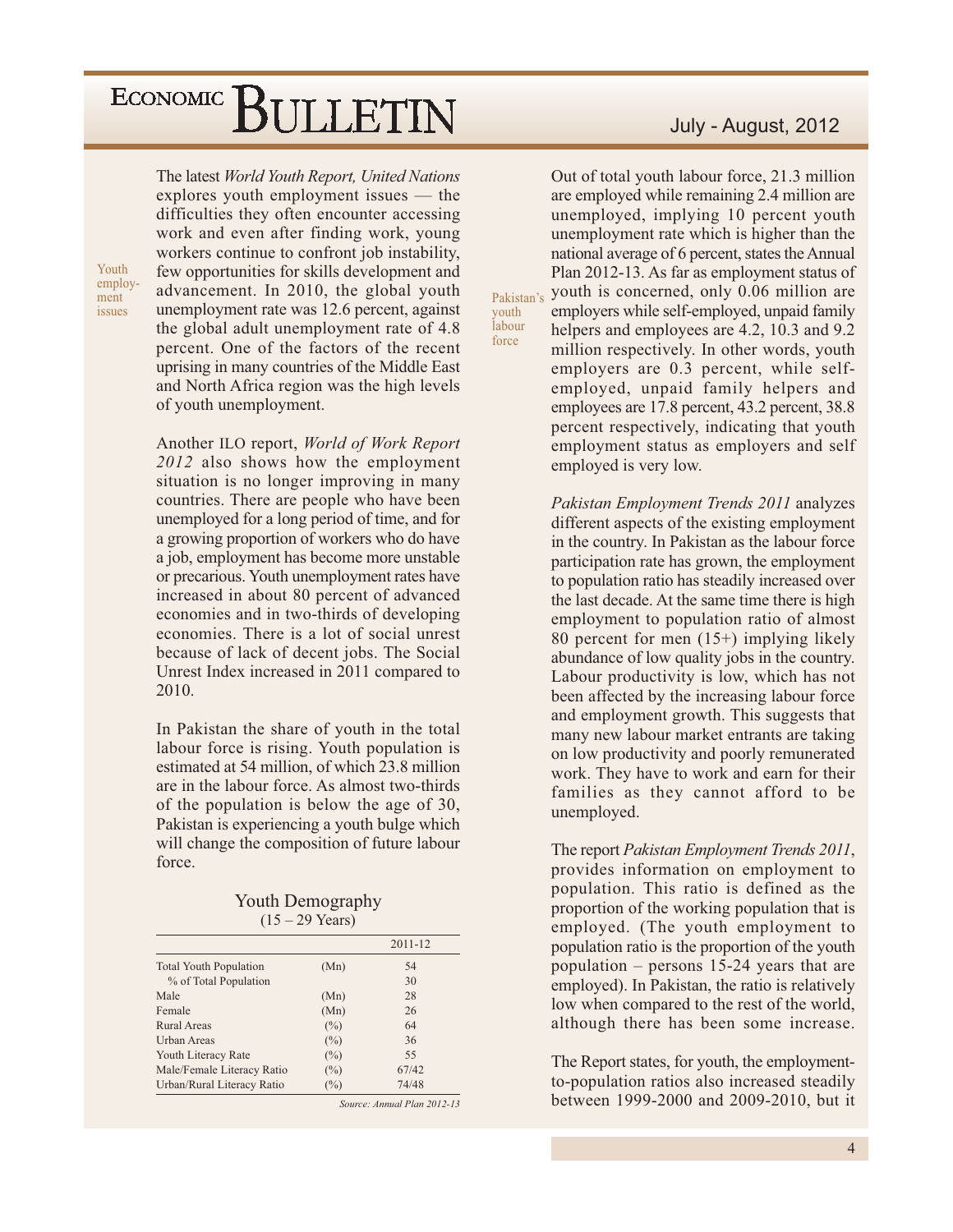decreases in 2010-2011  $(39.6\%)$ . In recent years, this ratio for young females is in increasing trend, while the ratio for young males continuously decreasing. This reversing trend in line with the declining unemployment rates for youth is positive, as it reflects the population higher participation of both young males and females (as share of their age group) in education, which means less young people are employed (not counted in the numerator) but still part of the population (in the denominator).

> Attention should be paid to the relatively high employment-to-population ratios of almost 78.0 percent for men (15+) in 2010-2011, because this is indicating a high rate of low quality jobs. As main bread winners of most families in Pakistan, men have to work to make their and their families living, even if conditions are bad.

#### **Employment-to-Population Ratios** by Sex & Age

 $(9/6)$ 

Challenges

to youth

| Pakistan           | 1999-<br>2000 | $2003 -$<br>2004 | 2006-<br>2007 | $2007 -$<br>2008 | 2008-<br>2009 | 2009-<br>2010 | $2010-$<br>2011 |
|--------------------|---------------|------------------|---------------|------------------|---------------|---------------|-----------------|
| 15 years & above   |               |                  |               |                  |               |               |                 |
| Both sexes         | 46.8          | 47.0             | 49.8          | 49.9             | 50.3          | 50.7          | 50.4            |
| Male               | 78.6          | 77.6             | 79.6          | 79.1             | 78.5          | 78.3          | 78.0            |
| Female             | 13.7          | 15.6             | 19.4          | 19.9             | 21.0          | 21.9          | 22.2            |
| $15-24$ years      |               |                  |               |                  |               |               |                 |
| Both sexes         | 35.1          | 38.5             | 40.9          | 40.3             | 40.6          | 41.1          | 39.6            |
| Male               | 61.6          | 62.7             | 64.2          | 62.3             | 61.4          | 61.3          | 59.5            |
| Female             | 7.2           | 13.7             | 16.8          | 17.1             | 18.3          | 18.8          | 18.8            |
| South Asia $(15+)$ | 2000          | 2004             | 2006          | 2007             | 2008          | 2009          | $2010*$         |
| Both sexes         | 57.5          | 58.4             | 58.7          | 58.8             | 59.0          | 59.0          | 59.1            |
| Male               | 79.6          | 79.8             | 79.7          | 79.5             | 79.6          | 79.2          | 79.1            |
| Female             | 33.9          | 35.7             | 36.6          | 36.9             | 37.3          | 37.6          | 38.0            |
|                    |               |                  |               |                  |               |               |                 |

\* 2010 are preliminary estimates. Source: Pakistan Employment Trends 2011

The report also explores the progress regarding achieving Millennium Development Goals target 1b 'achieve full and productive employment and decent work for all, including women and young people.' Access to decent work and productive employment is essential to meet the goal. While considerable improvements have been achieved in Pakistan with regard to employment opportunities, but a number of challenges remain in order to

#### July - August, 2012

achieve target of 1b of MDG. While there have been gains in employment opportunities, as reflected in labour force participation, and in employment to population ratios and unemployment rates, this has not yet benefited the majority of workers who lack decent employment. Despite some gains in terms of employment and unemployment, gender gaps exist.

Creating productive employment and decent work is a challenging task. Pakistan has a growing labour force and if it could be effectively utilized it could contribute significantly to economic development of the country. There are large numbers who have no formal education or the required skills and work long hours, leading to low productivity levels and poor remuneration.

Most of the working youth in developing countries are in low quality jobs without any security or social benefits, receiving low wages and working in poor conditions. The ILO estimates that globally about 23 percent of the total young workforce are young working poor, with earnings of less than \$1 a day.

The 2007 World Development Report summarizes the challenges to youth in their path to work. The main obstacles are starting too early, failing to enter the labour market, and having difficulties moving across jobs and up the skill chain. The effect of these obstacles on skill accumulation, future performance in the labour market, and economic development are long lasting. It stresses the necessity of improving the investment climate which would allow the private sector to expand, leading to job creation. The young may be particularly attractive to firms in the new and growing sectors of the economy because they are more adaptable than older workers to new

Conditions could improve by reforming institutions, bringing about labour market reforms, expanding rural opportunities and

production methods.

Employ-

ment to

ratio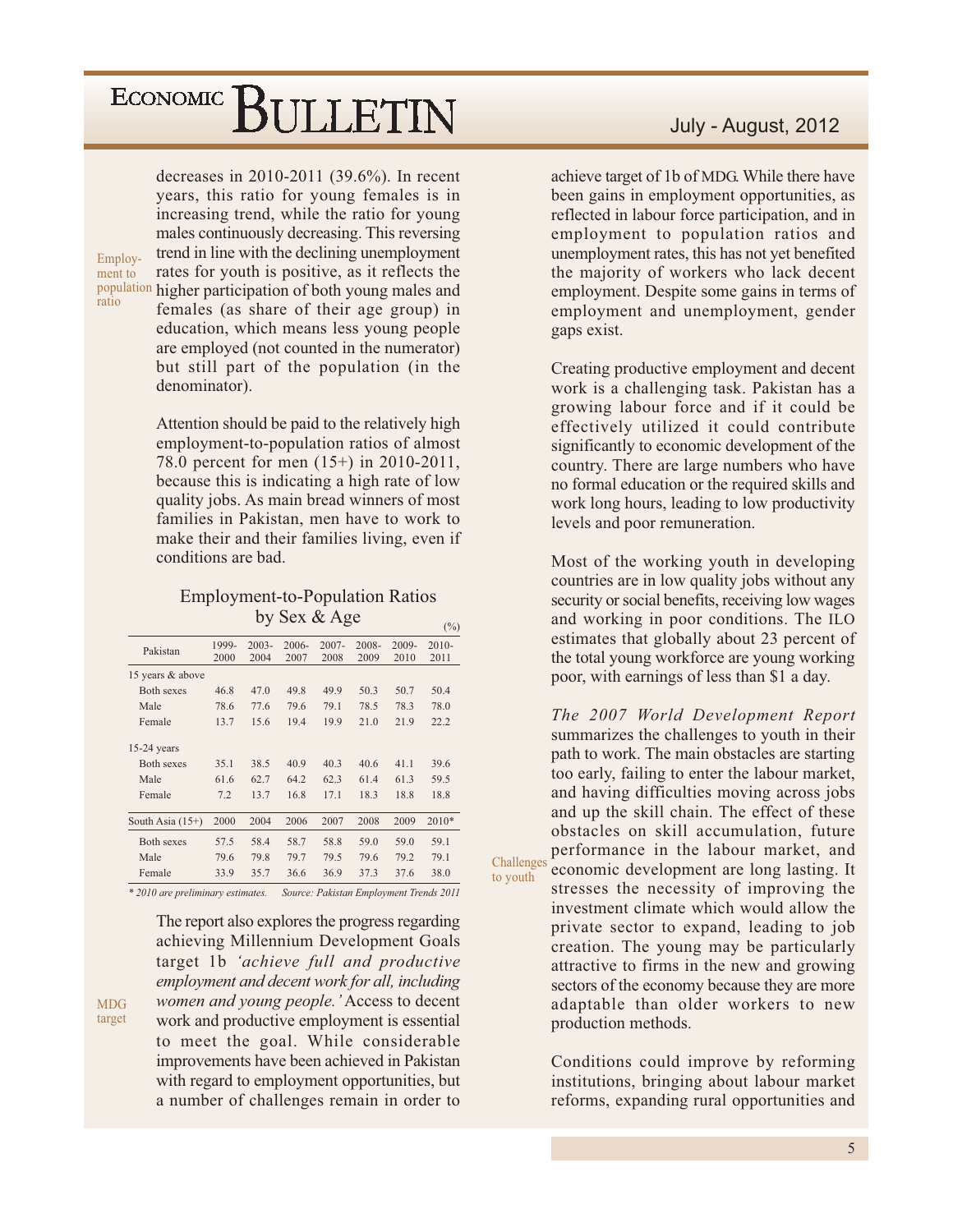facilitating mobility. For rural youth, employment opportunities are not only in agriculture but also off farm and the range of opportunities in rural areas is wide. The rural non-farm economy generates 30-50 percent of rural incomes throughout the developing world, shares that continue to grow.

Pakistan's population profile has changed. The proportion of working age population is increasing and offering a window of opportunity to turn this demographic transition into a demographic dividend. The advantage of a young population should enable policy Population makers to make the best use of this resource. If appropriate opportunities are made available and the youth are equipped with the right skills for the job, the youth labour force can make productive contribution to the economy. Lack of opportunities to become economically active would lead to dissatisfaction and social unrest in society.

Age Composition of Pakistan



profile

changing



It is quite transparent from the above graph that gradually Pakistan is becoming young as in 1998 proportion of people in the age interval of 15-65 was 53 percent while it will be 67 percent in 2030. One important point relating to reproductive age group is that in 1998, 22 percent female were in reproductive age (15-49) and there will only be a fractional increase in this age group over the next 20 years as this ratio will remain 26 percent in 2010 and 2020 and 27 percent in 2030.

#### July - August, 2012

Today there is growing interest in youth issues and these are being debated at various forums as it has serious implications for the economy. There are risks and dividends depending on whether the youth potential has been harnessed or not. In a paper, Challenges for Youth Employment in Pakistan: Are they Youth Specific? the author Xiaohui Hou, World Bank has analyzed the patterns and the challenges of youth employment in Pakistan and to determine whether these challenges are youth specific. He has found that many of the challenges to youth employment in Pakistan are not youth specific, though some are, such as the high unemployment rate and insufficient returns to better educated youth.

The paper concludes that some of the youth employment challenges in Pakistan are also common in the overall labour market. Thus, interventions at this stage should focus more on improving the overall labour market performance rather than on narrowly targeting youth employment. Generating more employment opportunities, for both adults and youth, and creating a job portal that would challenges allow employees and workers to share employment information should be priorities in Pakistan. At the same time, focusing on long term investment in human capital through formal and informal education and strategically strengthening the links between education and

the labour market would greatly benefit youth

in the long run.

Youth

ment

employ-

Youth specific challenges are: unemployment rate is much higher for better-educated youth, and the initial earnings of better-educated youth are not much different from those of less-educated youth (compared with wages) for adults with similar education levels). Thus, youth-specific interventions should be implemented to generate more (well-paying) job opportunities for better-educated youth. to smooth the transition from school to the labour force, and to help youth realize their investment in education. These interventions would have long-term benefits to economic growth by leading to higher household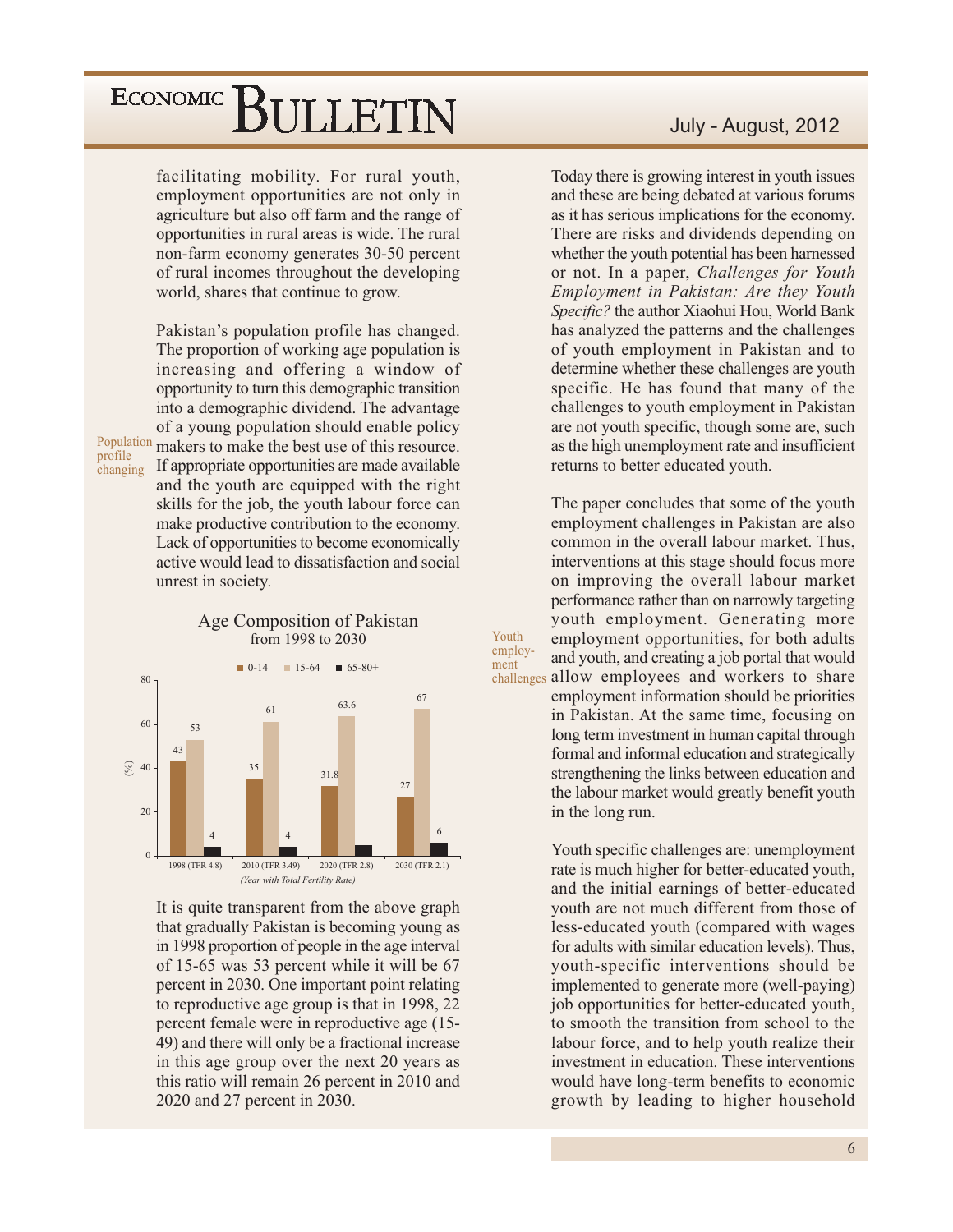incomes and influencing households to invest in youth education.

Pakistan: The Next Generation, November 2009, British Council, a report which debates on how the country can transform itself to harness the potential of its young people. There are a number of challenges facing the economy; uncertain security environment, inflation, acute power shortages, lower inflows, deteriorating law & order, public finances remain under strain and power outages and gas loadshedding is having a crippling effect on the industry. Water is an even greater problem. The World Bank warns that Pakistan will face outright water scarcity over the coming years.

The country is coping with rapid population growth. Pakistan's population is expected to exceed 260 million by 2030 and 335 million by 2050. More young people will enter the labour force, creating opportunities only if the country pursues right policies. The young people have to be provided with the right kind of education, better health, jobs. The Report says that education on its own, does not necessarily help. Indeed, countries that expand their higher education systems may find themselves at greater risk of unrest if their graduates are unable to find work.

Growing

population

Educational performance is low. Less than 40 percent of young people are enrolled in school, compared to South Asian average of 58 percent. UNESCO has forecast that by 2015, 3.7 million Pakistani children will be out of school, with enrolment rates among girls much lower than those among boys. Even children in schools are not getting any quality education. Studies have found a serious lack of facilities in schools, including textbooks, desks and blackboards. This has frightening implications in an environment where growth industries demand steadily increasing skills.

Stephen P. Cohen one of the authors of The *Future of Pakistan*, states, Educating the youth bulge is a popular idea, but there has been no

#### July - August, 2012

Youth (15-29 Years) Education Profile, 2008



effective state action, either at the national or provincial level; instead, young people get whatever education they can. The likely results, as shown in survey after survey, are shocking: the youth bulge will turn into a bulge of the middle-aged and discontented, ill-equipped for the modern world.

The Planning Commission Report, Pakistan: Framework for Economic Growth, April 2011 shows that more than one-third of youths live in urban areas and their share is expected to reach 50 percent by 2030. Compared with other growing economies of the region, Pakistan has a larger proportion (32 percent) of uneducated youth mostly with no vocational and life skills, who end up in elementary occupations or remain either unemployed or inactive. Among this group, females account for the larger share.

#### Youth Employment in Selected Countries, 2007/08

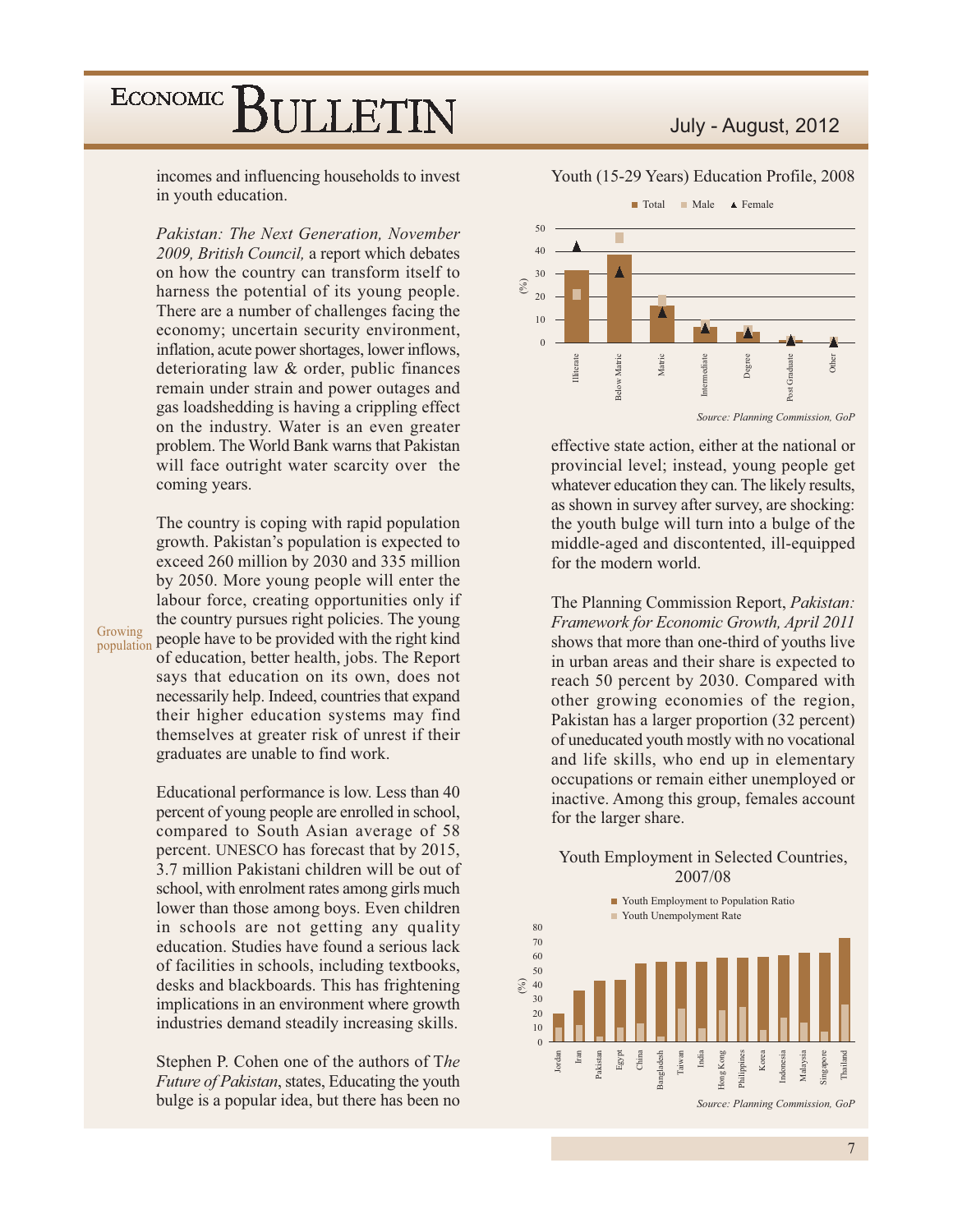Youth Illiteracy in Selected Countries, 2007/08



The illiteracy level among Pakistan's youth at around 30 percent is the highest in the region. The disparities among enrolment and literacy rates of boys and girls are immense at all levels of education. Hardly 16.3 percent of the youth cohort completes secondary education, with the result that more than threequarters exit the educational system without any foundational or life skills. Moreover, less than 6 percent of the youth population has been reported to have acquired any technical skills through Technical and Vocational Education and Training (TVET) while only Illiteracy 2.5 percent have reported On-Job-Trainings. Besides, skill sets taught to young boys and girls vary drastically and reinforce the concept of the traditional labor intensive home based work for women. Hence, the majority of Pakistan's emerging labour force is either without education and skills or has very little of both. It is therefore not surprising that even though the reported overall unemployment rate was 5.5 percent in 2008-09, the agespecific unemployment rate for the youth cohort in the age range 15 to 24 years stood at 9.5 percent.

Youth

The factors that account for this state of affairs emanate from both the supply and demand sides. On the supply side, for the most part the curriculum does not prepare youths for the job market  $-$  there is a mismatch between the skills with which he or she graduates and those demanded by the market. There are also hardly any internship opportunities. On the

demand side, there is the slow growth of the economy. Above all, public policies in the past paid insufficient attention to creating employment for the youth age groups, which remain particularly vulnerable. Hence, it is extremely important to create entrepreneurship opportunities for the next generation.

Female youths are particularly at a disadvantage. Traditional culture also limits the role of females in job markets and restricts their employment to specific occupations in education and health. Recently, an increased trend of hiring young women in marketing and front desk positions has created new occupational choices, but with low salaries.

Policies related to enhancing investment in education for youth and improving skills of working age population would be beneficial. Failure to bring the growing number of children in schools and make them ready for productive employment would be an opportunity lost of reaping the benefits of demographic dividend. Youth have to be provided an opportunity to acquire skills that could get them a job or be self employed. The skill for gainful employment to the youth could be provided through technical education and vocational training.

There is shortage of skilled manpower in the country, because of the mismatch between education and job market requirements. Majority of the young people give preference to general education over technical education. manpower As jobs become more sophisticated they require specialized skills and because of the

Shortage

of skilled

lack of properly trained skill workers, there are large numbers of unemployed youth in the country.

Thus, there is a need that vocational training be introduced at school, so the large numbers who leave school at early stages could be made employable. By learning employable skills these youth would be able to find some kind of job, whereby they would start earning and have a better life.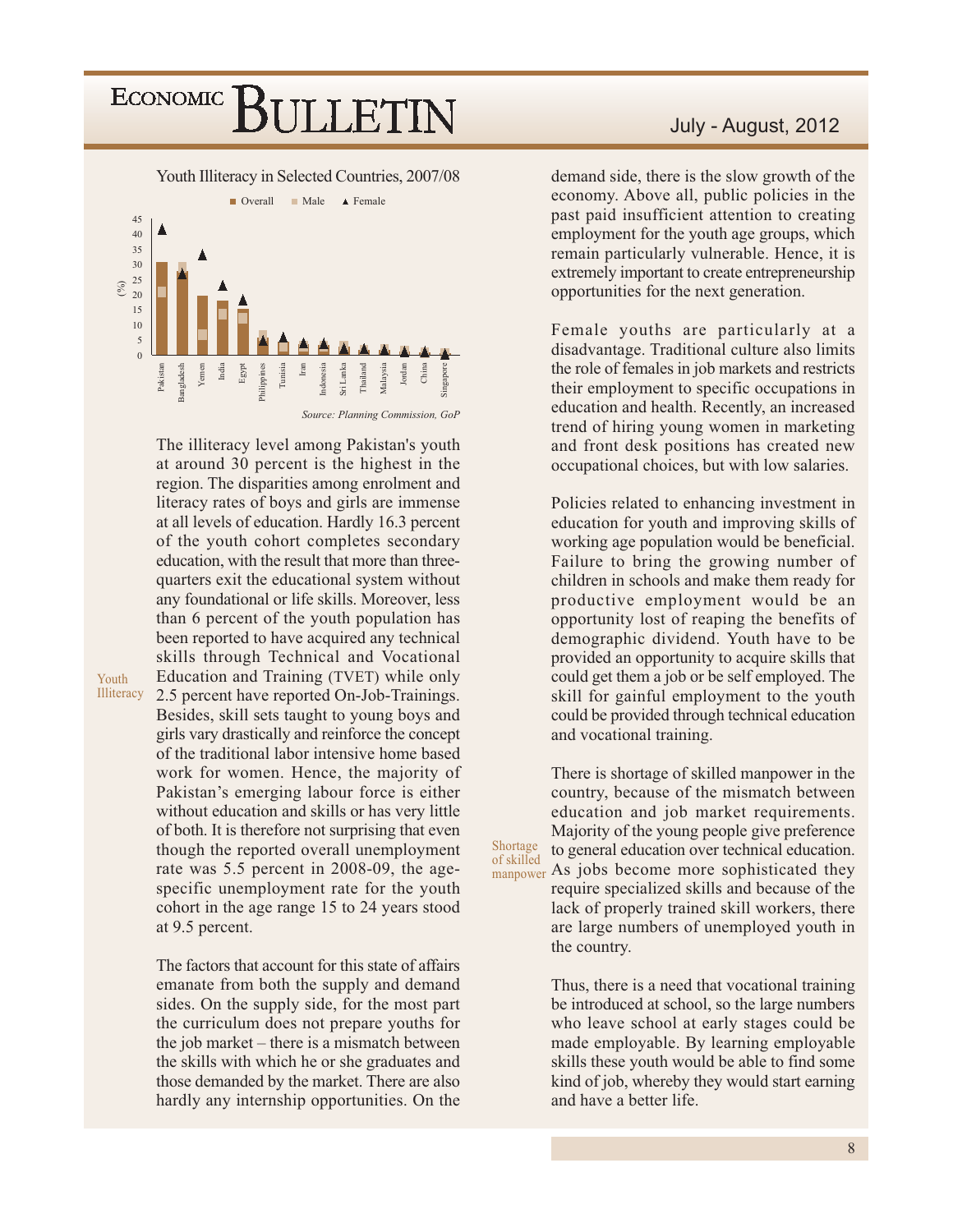Besides investing in human capital which would develop an educated and skilled labour force, opportunities should also exist for the youth to find appropriate jobs. Generally the trend is that young people coming out of colleges or universities look for a job instead of exploring entrepreneurial career opportunities. The need is for creating an enabling environment where young entrepreneurs who have ideas and business plans but no funds are encouraged and provided support to implement their business plans.

Small & medium enterprises play an important role in employment generation in the economy with low investment level. In Pakistan nearly 99 percent of economic establishments are SMEs; absorbing 80 percent of unskilled labour. These SMEs are supporting economic growth by contributing 40 percent to GDP and 30 percent to the exports from the manufacturing sector. Various initiatives have been taken by the government to promote SME led growth with the aim to accelerate industrial development. The factors that impede development of the SME sector in Pakistan must be looked into and necessary measures taken.

Employ-

opportuni-

ment

ties

**SMEs** 

It is now gaining recognition worldwide that in future, the economies will become increasingly reliant upon SMEs to be the nation's engine of growth and the government, business and education have started working in tandem to give impetus to the growth of SMEs. Generating jobs in developing countries: A big role for small firms Asli Demirguc Kunt has analysed the contribution of SMEs and young firms to total and job creation across 99 developing economies. The paper found that small and medium enterprises are the biggest contributors to employment across countries. But SMEs contribute more to employment in low income countries then higher income countries. Not only do these

#### July - August, 2012

firms employ the largest number of people, they also generate the most new jobs. The challenge for policy makers is not only to create more jobs, but also to create better quality jobs to promote growth.

With the agricultural sector contributing 21 percent to GDP, its overall impact on the national economy is substantial. When this sector grows it generates income and employment opportunities for the non-farming communities residing in rural areas a well as in urban industry and commerce. The small farmer who cannot bear the expenses of adopting new technologies or buying implements or the landless workers, rural artisans, women who are even less protected, need support. Policies have to be devised for the non-farming communities so that employment opportunities are available for them near their place of residence. This would also help check migration to the cities in search of jobs which are scarce because of absence of appropriate skills.

Non-farm

employ-

ment

A good investment climate provides opportunities and incentives for firms to invest productively, create jobs and expand. Studies show that access to finance, its cost and cumbersome loan procedures are significant obstacles for firms to invest, create jobs and expand. Poor infrastructure also ranks as a serious constraint for businesses in villages and small towns. Access to electricity, road network and availability of transport are among the main infrastructure constraints identified. These bottlenecks pose a major challenge to village entrepreneurs and small town entrepreneurs. If only appropriate policies/ strategies are in place and being implemented can a meaningful change be brought about, which fulfills the needs of the non-farm rural sector. Non-farm activities and incomes would be strengthened, small scale industries be promoted, thus helping poor non-farm households to find livelihood.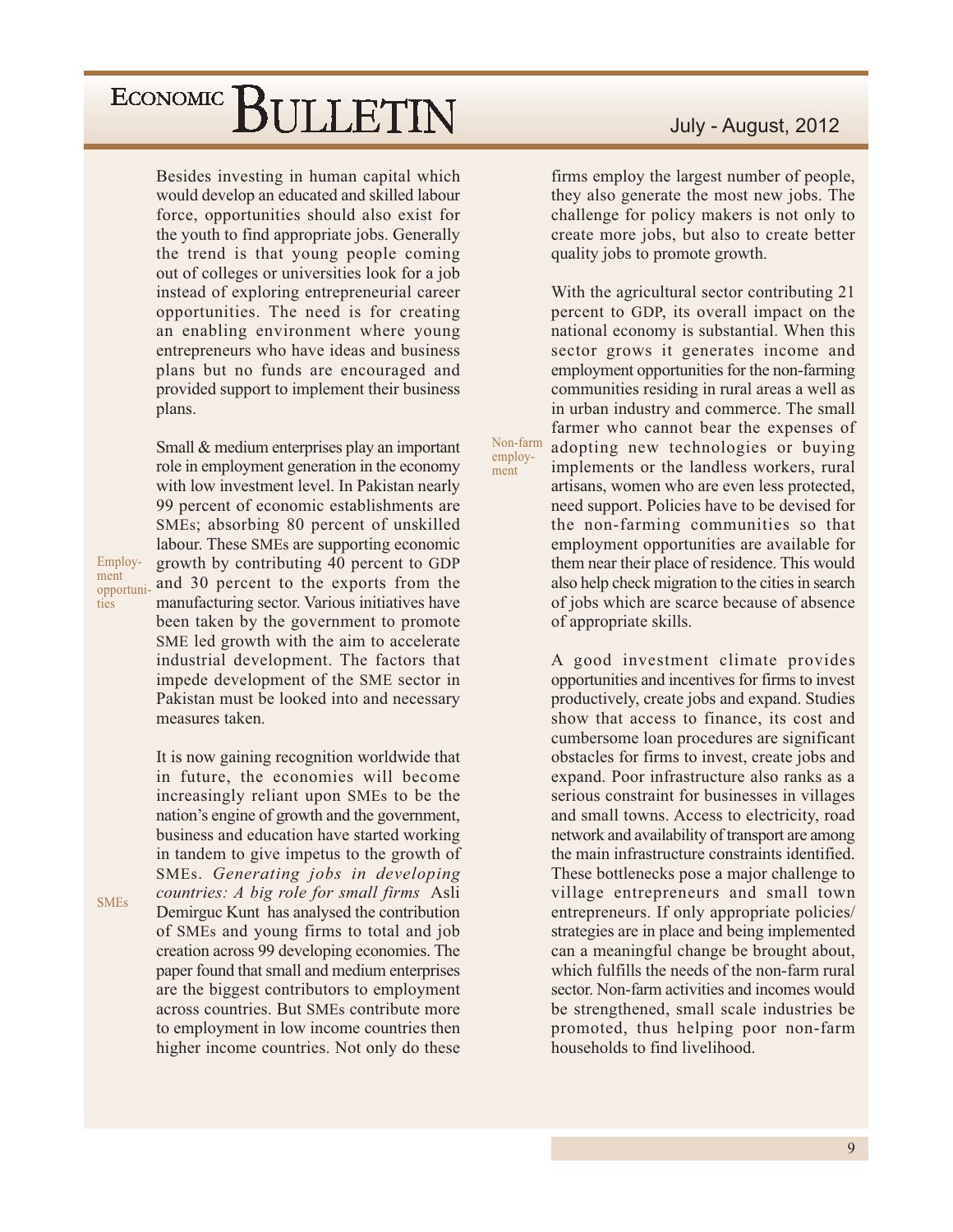#### **National Saving Schemes versus Bank Deposits**

Pakistan is characterized by a low savings rate, which compares unfavourably with its neighbours. The savings rate has not shown any improvement over the years, infact it has witnessed a declining trend which is a cause of serious concern. A number of factors have led to this decline; the economy has suffered from periods of high inflation, which reduced the real rate of return on savings, high budgetary deficit, consumption oriented behaviour of households and limited savings options available to individuals for long term investment etc. National savings rate has fallen from 18.2 percent in 2005-06 to 13.2 percent in 2009-10 and further to 10.7 percent in 2011-12. Domestic savings also fell in the corresponding period from 16.3 percent to 9.3 percent and further to 8.9 percent. Net foreign resource inflows are financing the saving investment gap. Increasing domestic savings would help meet the desired level of investment needed in the economy to sustain growth and enhance employment generation.

Financial institutions comprising of the scheduled banks, development finance institutions, some of the non-bank financial institutions and the Central Directorate of National Savings (CDNS), mobilize savings from the economy. While the former institutions channelize the deposits for lending activities, CDNS generates the requisite funds for the government to finance the budgetary deficit. CDNS offers various savings instruments having different maturity profiles, interest rates, investment period suited to meet the needs of various investors.

#### **Salient Features of Selected NSS Instruments**

#### Defence Savings Certificate

| Introduced:         | 1966            |
|---------------------|-----------------|
| Maturity:           | 10 years        |
| Minimum Investment: | $Rs500/-$       |
| Maximum Investment: | No limit        |
| Profit Payable:     | On maturity for |
|                     | completed years |

Withholding Tax:

 $11.50\%$  per annum (w.e.f. 27 August, 2012) Upto Rs150,000 is exempted from WHT, if the amount exceed Rs150,000 WHT is deducted at source  $@10\%$ .

#### **Special Savings Certificate**

| Introduced:         | 1990                                                                                                                             |
|---------------------|----------------------------------------------------------------------------------------------------------------------------------|
| Maturity:           | 3 years                                                                                                                          |
| Minimum Investment: | $Rs500/-$                                                                                                                        |
| Maximum Investment: | No limit                                                                                                                         |
| Profit Payable:     | Profit is paid on the<br>completion of each<br>period of six months.                                                             |
| Profit Rate:        | $10.70\%$ per annum for<br>the first two and half year<br>11.30 $%$ for the<br>remaining six months.<br>(w.e.f. 27 August, 2012) |
| Withholding Tax:    | Upto $Rs150,000$ is<br>exempted from WHT,<br>if the amount exceed<br>Rs150,000 WHT is<br>deducted at source<br>$(a.10\%).$       |

#### Regular Income Certificate

| Introduced:         | 1993                                                                                     |
|---------------------|------------------------------------------------------------------------------------------|
| Maturity:           | 5 years                                                                                  |
| Minimum Investment: | Rs50,000/-                                                                               |
| Maximum Investment: | No limit                                                                                 |
| Profit Payable:     | Profit is paid on monthly<br>basis reckoned from the<br>date of issue of<br>certificates |
| Profit Rate:        | $11.04\%$ per annum<br>(w.e.f. 27 August, 2012)                                          |
| Withholding Tax:    | 10 % WHT is deducted<br>at source on profit<br>earned                                    |

#### **Bahbood Savings Certificate**

| Introduced:         | 2003          |
|---------------------|---------------|
| Maturity:           | 10 years      |
| Minimum Investment: | $Rs5000/-$    |
| Maximum Investment: | Rs3,000,000/- |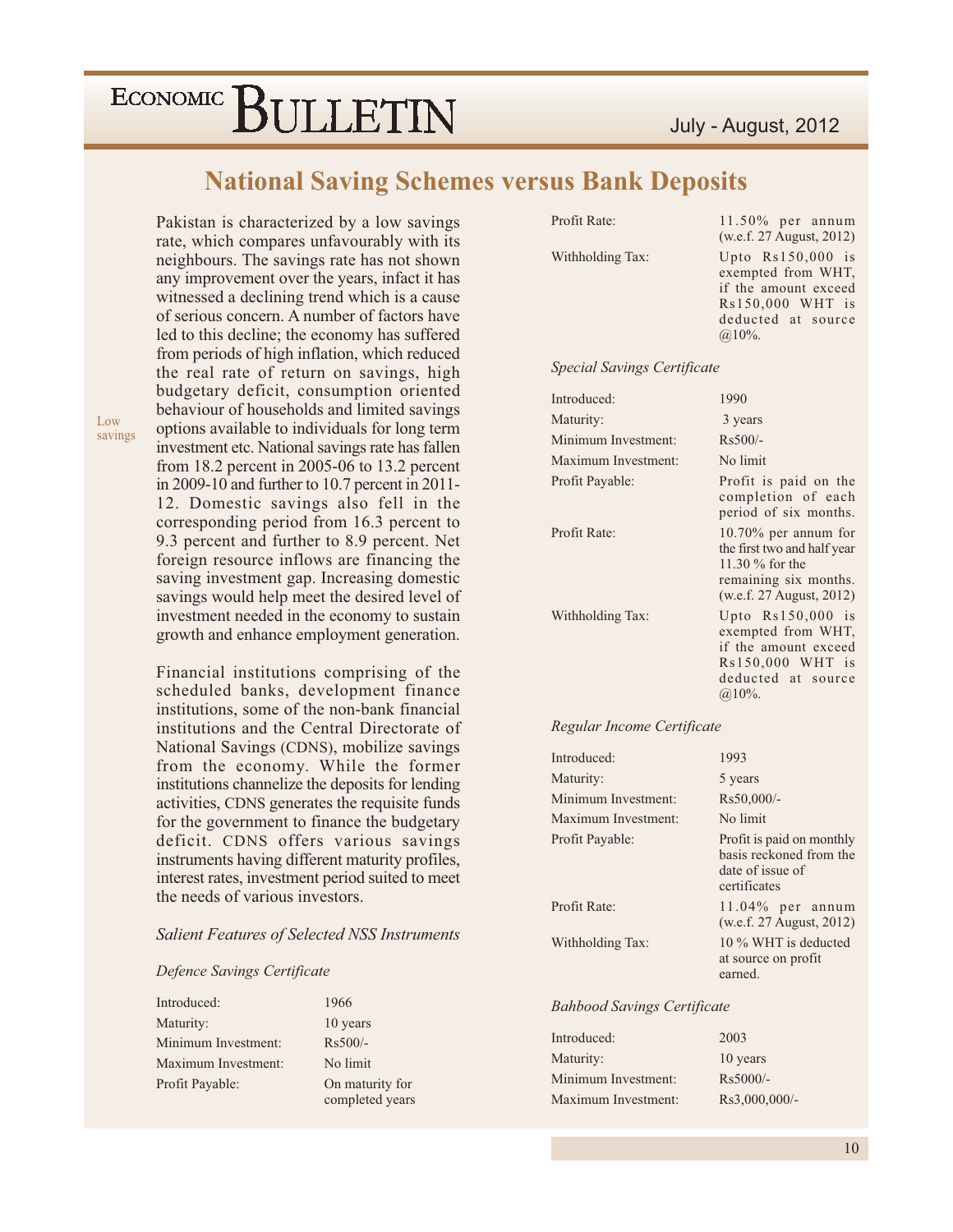| Profit Payable:  | Profit is paid on monthly<br>basis reckoned from the<br>date of issue of<br>certificates |
|------------------|------------------------------------------------------------------------------------------|
| Profit Rate:     | $13.50\%$ per annum<br>(w.e.f. 27 August, 2012)                                          |
| Withholding Tax: | No WHT or Zakat is<br>deducted from this<br>scheme.                                      |

**CDNS** offers various schemes The Central Directorate of National Savings offers a number of financial instruments; Defence Saving Certificates, Special Saving Certificates, Regular Income Certificates, Bahbood Saving Certificates. The later three account for 78 percent of investments in NSS, and particularly Bahbood Savings Certificate is the most attractive scheme. CDNS also offers various types of accounts, Saving Account, Special Account, Pensioners Benefit Account. Their share in outstanding NSS stock is around 18-19 percent.

The outstanding amount in NSS has shown a steady rise over the years. By end June 2000 it stood at Rs633.8 billion, compared with Rs131.9 billion in 1990. The total outstanding amount in NSS has risen to Rs1821 billion by end December 2011 over Rs1004 billion in 2007. The highly attractive rates of return on these schemes has made them a popular avenue of investment.

The substantial rise in NSS receipts was a result of increased rate of profit. The profit rates on various national saving schemes were high during the 1990s. The real interest rates on Defence Saving Certificates (DSC) ranged from 3 percent to 11.4 percent, while on SSC it ranged between 2 percent to 9 percent. Weighted average deposit rates meanwhile



700

600

July - August, 2012



were negative for the period FY91-FY98, and thereafter showed a marginal increase. The higher profit rates on NSS alongwith lower deposit rates in the banking sector played a role in diversifying funds to these lucrative schemes.

Central Directorate of National Savings invariably offers higher rates of returns on various NSS schemes as compared to the weighted average rates on bank deposits. In recent months the rates of return on NSS have however, been lowered. On Bahbood Saving Certificates the return has declined from 16.8 percent in December 2008 to 15.36 percent in January 2011, and further to 13.5 percent on August 27, 2012. On Special Saving Certificates the rates have been lowered from 14 percent in October 2010 to 11.3 percent on August 27, 2012, while on Defence Saving Certificates the rate of return has declined from 12.6 percent to 11.5 percent in the same period. Although the profit rates on NSS instruments have been revised they continue to attract investors, as these rates are still slightly higher compared to those offered by other financial institutions.

| National Saving Schemes — Outstanding Amount |       |       |       |        |        |        | (Rs Bn) |        |
|----------------------------------------------|-------|-------|-------|--------|--------|--------|---------|--------|
| <b>Selected Schemes</b>                      | 2004  | 2005  | 2006  | 2007   | 2008   | 2009   | 2010    | 2011   |
| Defence Saving Certificates                  | 312.2 | 303.5 | 296.0 | 289.0  | 284.6  | 257.2  | 224.7   | 234.5  |
| Special Saving Certificates (Registered)     | 281.0 | 197.6 | 140.0 | 146.5  | 160.3  | 288.8  | 350.6   | 394.6  |
| Regular Income Certificates                  | 125.9 | 85.2  | 69.7  | 51.3   | 51.0   | 91.1   | 135.6   | 182.6  |
| <b>Bahbood Saving Certificates</b>           | 22.7  | 83.3  | 143.0 | 190.2  | 229.0  | 307.5  | 366.8   | 428.5  |
| Prize Bonds                                  | 152.8 | 164.1 | 165.5 | 174.5  | 182.8  | 197.4  | 236.0   | 277.1  |
| Total                                        | 984.4 | 940.0 | 935.6 | 1004.1 | 1093.5 | 1360.7 | 1586.5  | 1821.4 |

**CDNS** 

offers higher

rates

Source: Monthly Statistical Bulletin, July 2012, SBP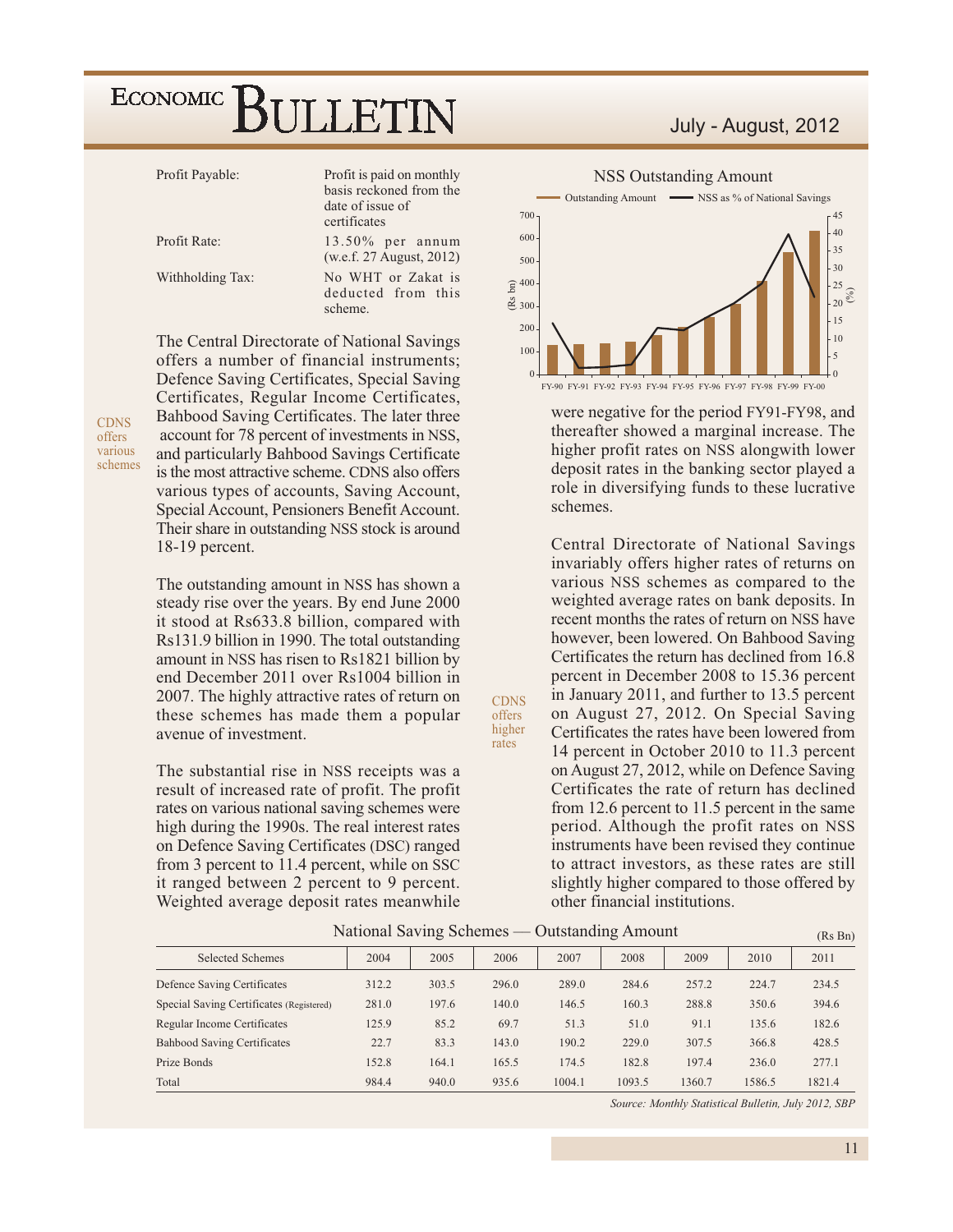National saving schemes have posed a major challenge for the banking industry in competing for funds. However, over the years, the share of NSS stock as percent of total deposits in the system (NSS stock plus bank deposits) has been declining, reaching 25.6 percent in FY10 from its peak of 38.6 percent in FY00. Substitution between bank deposits and NSS instruments is not only because of better returns offered, but also because of the early encashment facility which can be utilized without incurring any penalty. This encourages the investors to divert their funds from banks to NSS in a rising interest rate environment, states the Financial Stability Review, SBP,  $2009-10.$ 

|              |        |            |       | (Ks Bn)              |  |  |  |
|--------------|--------|------------|-------|----------------------|--|--|--|
|              |        | <b>NSS</b> |       | <b>Bank Deposits</b> |  |  |  |
|              | Stock* | $%$ of GDP | Stock | $%$ of GDP           |  |  |  |
| $FY-00$      | 652    | 17.0       | 1037  | 27.1                 |  |  |  |
| $FY-01$      | 694    | 16.5       | 1139  | 27.1                 |  |  |  |
| FY-02        | 792    | 17.8       | 1314  | 29.5                 |  |  |  |
| $FY-03$      | 909    | 18.7       | 1581  | 32.4                 |  |  |  |
| $FY-04$      | 899    | 15.9       | 1906  | 33.8                 |  |  |  |
| FY-05        | 854    | 13.1       | 2291  | 35.3                 |  |  |  |
| FY-06        | 882    | 11.6       | 2662  | 34.9                 |  |  |  |
| FY-07        | 940    | 10.8       | 3218  | 37.1                 |  |  |  |
| <b>FY-08</b> | 1020   | 10.0       | 3703  | 36.1                 |  |  |  |
| FY-09        | 1271   | 10.0       | 3980  | 31.2                 |  |  |  |
| $FY-10$      | 1456   | 9.9        | 4475  | 30.5                 |  |  |  |

\* excluding prize bond Source: Financial Stability Review, SBP 2009-10

#### July - August, 2012

In later years, the differential between NSS instruments and bank deposits narrowed though still substantial, saw some decline in net flows to NSS, which was mainly due to banning institutional investment in NSS, suspension of DSCs and SSCs sales through banks and disallowing banks to lend against NSS instruments. This led to some diversion of institutional deposits towards banks. In October 2006, the ban on institutional investment was lifted, which saw some institutional funds flowing back towards NSS.

By the end of 2008, the interest rate differential between the two had widened significantly, due to an upward revision in the NSS rates, as a result net flows into NSS instruments rose. The government introduced the National Saving Bonds early January 2010 in maturities of 3, 5 and 10 years, having rates of 12.5 percent, 12.55 percent and 12.6 percent respectively. Profit payments are bi-monthly and redemption before maturity is not allowed.

The graph below show that CDNS offers higher rates of returns on various NSS schemes as compared to the weighted average rates on bank deposits.

In recent years return on fixed deposits has increased. The State Bank of Pakistan



The commercial banks operating in Pakistan also suffer various saving schemes to mobilize deposits from the public. These schemes offer various options to the investors in the form of tenure, profit rates, and profit payment and different investment levels.

introduced a minimum rate of return of 5.0 percent per annum on all categories of savings/ PLS savings deposits with effect from June 1, 2008, later it was increased to 6.0 percent w.e.f. May 1, 2012. This has had a positive impact on bank deposits.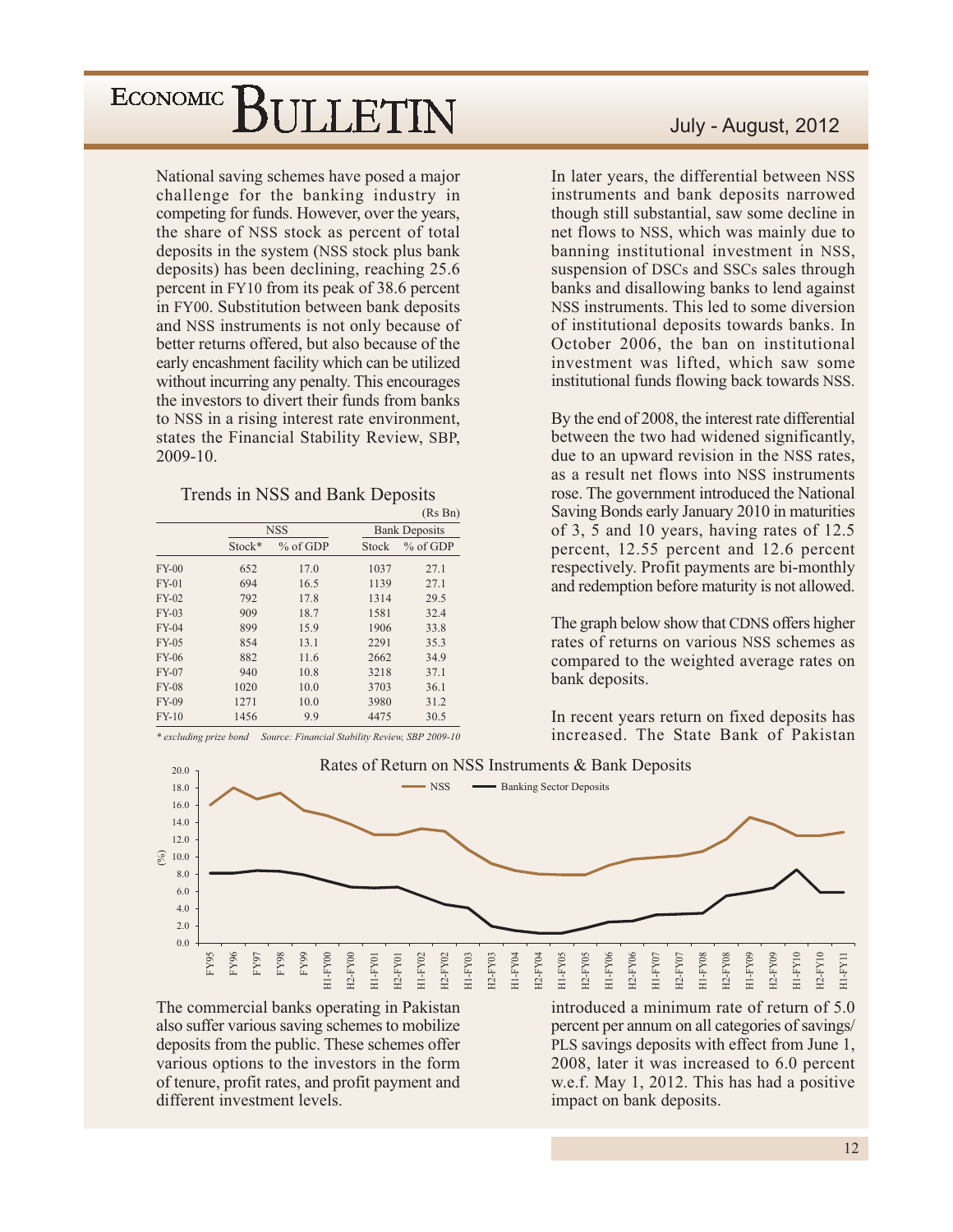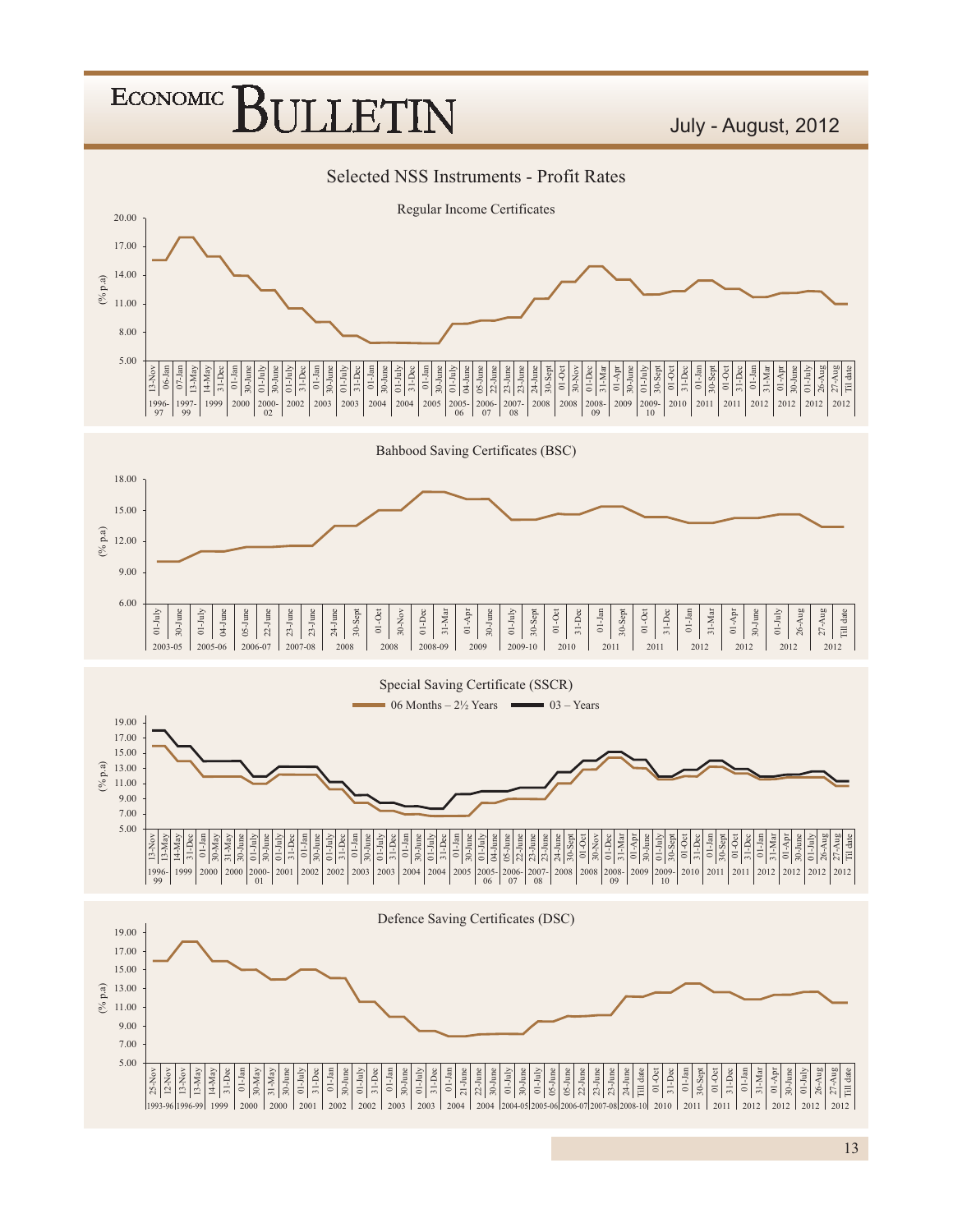#### July - August, 2012

 $(Rs. Bn)$ 

|                    |                    |                       |                                                   |                                                  | <b>FIXED - DEPOSITS</b>                           |                                                   |                                                   |                       |                            |                               |
|--------------------|--------------------|-----------------------|---------------------------------------------------|--------------------------------------------------|---------------------------------------------------|---------------------------------------------------|---------------------------------------------------|-----------------------|----------------------------|-------------------------------|
| Period             | Saving<br>Deposits | Less than<br>6 months | For 6<br>months &<br>over but less<br>than 1 year | For 1 year<br>& over but<br>less than 2<br>years | For 2 years<br>& over but<br>less than 3<br>years | For 3 years<br>& over but<br>less than 4<br>years | For 4 years<br>& over but<br>less than 5<br>years | For 5 years<br>& over | Total<br>Fixed<br>Deposits | Weighted<br>Interest<br>Rates |
| 2004               | (0.93)             | (1.93)                | (2.63)                                            | (2.73)                                           | (2.87)                                            | (3.24)                                            | (3.06)                                            | (3.57)                |                            | a(1.32)                       |
| No. of $A/c$ (000) | 20327              | 150                   | 33                                                | 57                                               | 28                                                | 50                                                | 17                                                | 191                   | 526                        | b(0.95)                       |
| Amount             | 1191               | 158                   | 51                                                | 52                                               | 12                                                | 25                                                | 3                                                 | 64                    | 365                        |                               |
| 2005               | (1.66)             | (3.27)                | (4.78)                                            | (5.75)                                           | (5.27)                                            | (5.51)                                            | (6.19)                                            | (4.96)                |                            | a(2.57)                       |
| No. of $A/c$ (000) | 18517              | 193                   | 69                                                | 80                                               | 33                                                | 47                                                | 13                                                | 164                   | 599                        | $^{b}$ (1.86)                 |
| Amount             | 1203               | 358                   | 103                                               | 98                                               | 12                                                | 19                                                | 5                                                 | 65                    | 660                        |                               |
| 2006               | (1.92)             | (5.56)                | (5.88)                                            | (5.95)                                           | (5.67)                                            | (7.14)                                            | (7.08)                                            | (6.01)                |                            | a(3.42)                       |
| No. of $A/c$ (000) | 17845              | 230                   | 89                                                | 110                                              | 29                                                | 108                                               | 11                                                | 138                   | 716                        | $^{b}$ (2.53)                 |
| Amount             | 1241               | 417                   | 141                                               | 161                                              | 20                                                | 44                                                | 5                                                 | 109                   | 897                        |                               |
| 2007               | (2.07)             | (5.14)                | (5.87)                                            | (6.85)                                           | (6.55)                                            | (6.70)                                            | (7.11)                                            | (7.16)                |                            | a(3.61)                       |
| No. of $A/c$ (000) | 15262              | 213                   | 63                                                | 311                                              | 42                                                | 70                                                | 17                                                | 191                   | 907                        | b(2.66)                       |
| Amount             | 1485               | 500                   | 178                                               | 233                                              | 23                                                | 50                                                | 8                                                 | 91                    | 1083                       |                               |
| 2008               | (4.99)             | (6.76)                | (7.64)                                            | (8.38)                                           | (8.41)                                            | (8.53)                                            | (8.51)                                            | (9.05)                |                            | a(6.02)                       |
| No. of $A/c$ (000) | 14508              | 632                   | 134                                               | 252                                              | 46                                                | 103                                               | 21                                                | 208                   | 1396                       | $^{b}$ (4.38)                 |
| Amount             | 1408               | 597                   | 213                                               | 305                                              | 25                                                | 58                                                | $\overline{7}$                                    | 102                   | 1308                       |                               |
| 2009               | (4.95)             | (6.57)                | (7.05)                                            | (8.18)                                           | (8.49)                                            | (9.12)                                            | (7.92)                                            | (8.92)                |                            | a(5.88)                       |
| No. of $A/c$ (000) | 14504              | 318                   | 88                                                | 220                                              | 44                                                | 81                                                | 18                                                | 203                   | 972                        | $^{b}$ (4.29)                 |
| Amount             | 1670               | 652                   | 163                                               | 440                                              | 27                                                | 55                                                | 9                                                 | 113                   | 1459                       |                               |
| 2010               | (5.02)             | (7.28)                | (7.41)                                            | (8.28)                                           | (8.35)                                            | (10.35)                                           | (9.46)                                            | (8.89)                |                            | a(6.07)                       |
| No. of $A/c$ (000) | 15183              | 379                   | 117                                               | 319                                              | 95                                                | 102                                               | 16                                                | 299                   | 1327                       | $^{b}$ (4.39)                 |
| Amount             | 1955               | 709                   | 148                                               | 515                                              | 23                                                | 57                                                | 6                                                 | 140                   | 1598                       |                               |
| 2011               | (5.14)             | (6.72)                | (7.83)                                            | (8.82)                                           | (8.28)                                            | (11.17)                                           | (8.62)                                            | (9.93)                |                            | a(6.29)                       |
| No. of A/c (000)   | 15703              | 649                   | 144                                               | 373                                              | 48                                                | 134                                               | 24                                                | 282                   | 1654                       | $^{b}$ (4.51)                 |
| Amount             | 2186               | 695                   | 227                                               | 662                                              | 23                                                | 66                                                | 6                                                 | 151                   | 1831                       |                               |

Figures in brackets/italics are weighted average rates of return on deposits, PLS and Interest bearing.

 $\int_{b}^{a}$  Excluding current & other deposits.<br>
Including current & other deposits.

Source: Monthly Statistical Bulletin, July 2012, State Bank of Pakistan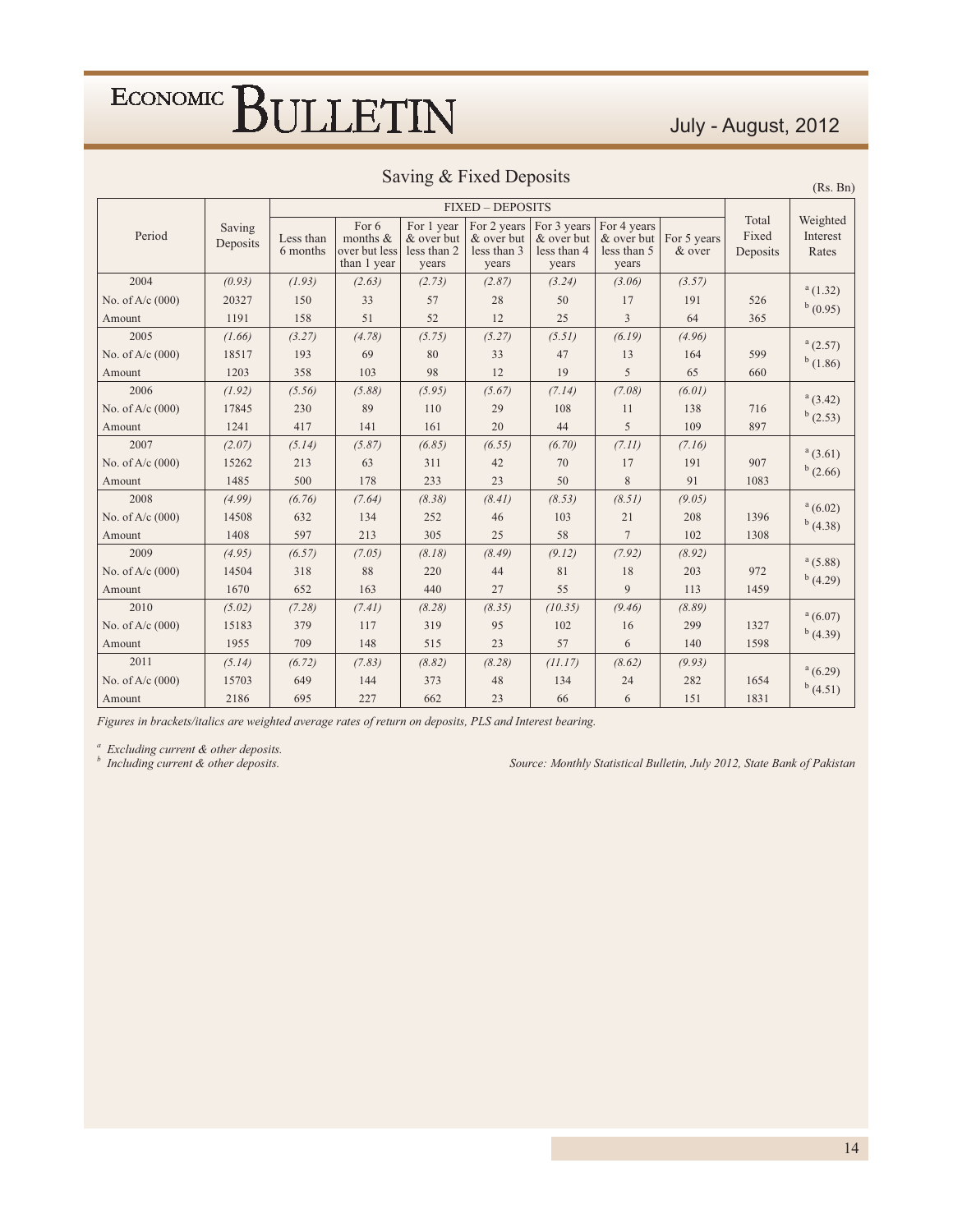|                                  | Remarks                   |         | Minimum balance Rs5000. Service charges on balance less than Rs5001.<br>Profit calculated monthly. Lower rates on pre-mature encashment.<br>Monthly Income Scheme Pre mature encashment allowed.<br>Condition apply | Multiple options for tenure and Profit payout<br>Profit based on minimum monthly balance<br>Profit calculated on daily basis<br>Profit calculated on daily basis<br>Profit paid every month<br>Account for Institutions<br>Unlimited transactions | Earn higher income on surplus cash. Varying profit rates for various tenures<br>Profit calculated on floating rate based on money market<br>Profit calculated on floating rate based on money market<br>Profit based on average balance during the month<br>Profit based on average balance during the month<br>Profit calculated on monthly average balance | Profit calculated on minimum monthly balance<br>Profit calculated on monthly balance<br>Saving A/c with Current A/c facility<br>Low average balance requirement<br>Profit calculated on daily basis<br>Conditions apply | Get free Multipal banking services on maintaining average balance of Rs2.5mm<br>You can double your investment in 7.5 years<br>Competitive profit rates on fixed terms<br>Pre mature encashment allowed<br>Earn profit in advance | No restriction on number of withdrawals and number of deposits<br>For individuals/joint customers. Renewable on maturity<br>For individuals/joint customers. Renewable on maturity<br>Higher returns on higher balance | The rates are indicative and may change from time to time<br>Profit calculated on monthly minimum balance<br>Profit calculated on monthly minimum balance<br>Profit calculated on minimum balance<br>Choice of Profit payments | Profit calculated on maximum monthly balance<br>Finance facility up to 80% of Principal amount<br>Transferable to third party<br>For individual customer | No minimum or maximum limit on investments and tenure<br>Automatic roll-over on maturity at prevailing rate<br>Profit will be paid on minimum monthly balance<br>Account for young savers up to 18 years<br>90% financing facility will be available<br>90% financing facility will be available |
|----------------------------------|---------------------------|---------|---------------------------------------------------------------------------------------------------------------------------------------------------------------------------------------------------------------------|---------------------------------------------------------------------------------------------------------------------------------------------------------------------------------------------------------------------------------------------------|--------------------------------------------------------------------------------------------------------------------------------------------------------------------------------------------------------------------------------------------------------------------------------------------------------------------------------------------------------------|-------------------------------------------------------------------------------------------------------------------------------------------------------------------------------------------------------------------------|-----------------------------------------------------------------------------------------------------------------------------------------------------------------------------------------------------------------------------------|------------------------------------------------------------------------------------------------------------------------------------------------------------------------------------------------------------------------|--------------------------------------------------------------------------------------------------------------------------------------------------------------------------------------------------------------------------------|----------------------------------------------------------------------------------------------------------------------------------------------------------|--------------------------------------------------------------------------------------------------------------------------------------------------------------------------------------------------------------------------------------------------------------------------------------------------|
|                                  | Profit                    | Payment | half yearly<br>nalf yearly<br>half yearly<br>maturity<br>monthly                                                                                                                                                    | at maturity<br>quarterly<br>monthly<br>monthly<br>monthly<br>monthly                                                                                                                                                                              | half yearly<br>at maturity<br>$\operatorname{month}$<br>monthly<br>monthly                                                                                                                                                                                                                                                                                   | half yearly<br>half yearly<br>half yearly<br>half yearly<br>at maturity<br>monthly                                                                                                                                      | half yearly<br>half yearly<br>half yearly<br>monthly<br>monthly                                                                                                                                                                   | half yearly<br>monthly<br>monthly<br>monthly                                                                                                                                                                           | half yearly<br>half yearly<br>on choice<br>monthly<br>monthly                                                                                                                                                                  | in advance<br>monthly<br>monthly<br>monthly                                                                                                              | half yearly<br>half yearly<br>monthly<br>monthly<br>monthly<br>yearly                                                                                                                                                                                                                            |
|                                  |                           | Maximum | upto 8.50<br>$11.00$<br>9.00<br>8.00<br>6.00<br>6.00                                                                                                                                                                | upto 5.06<br>upto 8.30<br>upto 9.92<br>$11.00\,$<br>8.00<br>5.12                                                                                                                                                                                  | 10.40<br>19.80<br>9.00<br>6.00<br>0.00<br>6.50                                                                                                                                                                                                                                                                                                               | 6.00<br>7.00<br>6.50<br>8.25<br>$6.00$<br>8.65                                                                                                                                                                          | 10.00<br>13.30<br>10.5<br>10.50<br>6.00                                                                                                                                                                                           | 8.50<br>6.00                                                                                                                                                                                                           | 6.00<br>$7.00\,$<br>6.00<br>6.25<br>9.00                                                                                                                                                                                       | 10.00<br>8.80<br>6.25<br>7.00                                                                                                                            | 10.00<br>9.50<br>9.50<br>8.00<br>9.00<br>6.00                                                                                                                                                                                                                                                    |
|                                  | Profit Rates (p.a) %      | Minimum | 10.30<br>8.70<br>6.20                                                                                                                                                                                               | 10.25                                                                                                                                                                                                                                             | $\;6.80\;$<br>6.00<br>6.00<br>6.00<br>9.00                                                                                                                                                                                                                                                                                                                   | 6.00<br>6.00<br>6.00<br>$\circ$                                                                                                                                                                                         | 10.00<br>9.5<br>$7.0\phantom{0}\phantom{0}3.50$                                                                                                                                                                                   | 6.00                                                                                                                                                                                                                   | $6.00$<br>6.00<br>6.07                                                                                                                                                                                                         | 6.00<br>9.10<br>6.00                                                                                                                                     | 10.00<br>9.00<br>6.00                                                                                                                                                                                                                                                                            |
|                                  | Tenure                    |         | 3 mths to 5 yrs & above<br>no fixed tenure<br>no fixed tenure<br>$1 \,\rm yr$ to $10 \,\rm yrs$<br>1 to 5 yrs                                                                                                       |                                                                                                                                                                                                                                                   | 3 mnths to 10 yrs<br>1 mnth to 10 yrs<br>no limit<br>no limit<br>$\mathop{\rm no}\nolimits$ limit                                                                                                                                                                                                                                                            | 1 mnth to 5 yrs                                                                                                                                                                                                         | 1 mnth to 6 mnths<br>7.5 years<br>1 year<br>1 year                                                                                                                                                                                | 3 years                                                                                                                                                                                                                | 7 days to 3 yrs                                                                                                                                                                                                                | 1 yr to 3 yrs<br>15 months<br>3 months                                                                                                                   | no fixed tenure<br>no fixed tenure<br>no fixed tenure<br>1 yr to 5 yrs<br>3 years                                                                                                                                                                                                                |
| Saving Schemes of Selected Banks | Investment (Rs)           | Maximum | above 5000 mm<br>no limit<br>$10\;{\rm nm}$<br>$1 \text{ mm}$                                                                                                                                                       | no limit<br>no limit<br>no limit<br>$0.1\;\mathrm{mm}$<br>$\mathbf{I}$                                                                                                                                                                            | above 500 mn<br>above 10 mn<br>no limit<br>$10\,\mathrm{mn}$                                                                                                                                                                                                                                                                                                 | 500 mm & above<br>25 mm & above<br>1 mn & above<br>above $0.2 \text{ mm}$                                                                                                                                               | 100 mn & above                                                                                                                                                                                                                    | Above 10 mn<br>$15 \text{ mm}$<br>$5 \text{ mm}$                                                                                                                                                                       | 1.5 mm & above<br>Above 10 mn                                                                                                                                                                                                  | no limit<br>no limit<br>$10\ \mathrm{nm}$                                                                                                                | $0.1$ mn $\&$ above<br>Above 5 mn                                                                                                                                                                                                                                                                |
|                                  |                           | Minimum | $2 \text{ nm}$ & above<br>$0.499$ mn<br>100,000<br>20,000<br>20,001<br>1000                                                                                                                                         | 20,000<br>20,000<br>25,000<br>20,000<br>20,000<br>10,000<br>$20\ \mathrm{mm}$                                                                                                                                                                     | upto 25mm<br>10,000<br>10,000<br>10,000                                                                                                                                                                                                                                                                                                                      | Below 5 mm<br>$0.5 \text{ mm}$<br>$0.2~\mathrm{mm}$<br>$0.1\ \mathrm{mm}$                                                                                                                                               | 25,000<br>25,000<br>50,000<br>25,000<br>25,000                                                                                                                                                                                    | 10,000<br>50,000<br>$0.1\;\mathrm{mm}$<br>100                                                                                                                                                                          | 50,000<br>25,000<br>50,000<br>$\ensuremath{\mathsf{I}}$ mn                                                                                                                                                                     | 25,000<br>$0.1\;\mathrm{mm}$<br>50,000                                                                                                                   | $0.999$ mm<br>no limit<br>25,000<br>25,000<br>25,000<br>$0.5 \text{ mm}$                                                                                                                                                                                                                         |
|                                  | Savings / Deposit Schemes |         | 6. National Income Daily Account (NIDA)<br>3. NBP Premium Aamdani Certificate<br>4. Plus Term Deposit Certificate<br>2. Term Deposit Account<br>5. NBP Premium Saver<br>1. PLS Rupee Savings                        | 5. Daily Progressive Account<br>2. Remittances Munafa Plus<br>6. HBL Advantage Account<br>7. Investment Plus Deposit<br>3. PLS Savings Account<br>1. HBL Value Account<br>4. PLS Daily Munafa                                                     | 4. UBL UniSona & UBL UniSona Plus<br>3. UBL Rupee Uniflex Account<br>5. UBL Term Deposit Receipts<br>6. UBL Certificate of Deposits<br>2. UBL UniSaver<br>1. UBL Uniflex                                                                                                                                                                                     | 5. Kushhali Bachat Account<br>1. Smart Saving Account<br>2. Saving Xtra Account<br>4. Saving 365 Gold<br>3. Saving Account<br>6. Term Deposits                                                                          | 5. Rewarding Term Deposit Account<br>4. Allied Buchat Scheme<br>1. PLS Saving Account<br>3. Monthly Profit Plus<br>2. Allied Ba'lkhtiyar                                                                                          | 3. Al Falah Mahana Aamdani<br>4. PLS Saving Account<br>2. Al Falah Kifayat<br>1. Royal Profit                                                                                                                          | 5. Rupee Term Deposits<br>2. Basic Saver Account<br>3. Mahana Izafa<br>4. Bonus Saver<br>1. Supersave                                                                                                                          | 2. Askari Paishgi Munafa Account<br>4. Askari Mahana Bachat Account<br>3. Askari Investment Certificate<br>1. Value Plus Saving Deposits                 | 4. Al Habib Mahana Munafa Account<br>5. Al Habib Salana Munafa Account<br>2. Habib Senior Citizen Account<br>3. Special Saver Certificate<br>1. Monthly Saver Account<br>6. Young Saver Account                                                                                                  |
|                                  | <b>Banks</b>              |         | National Bank<br>Pakistan                                                                                                                                                                                           | Habib Bank Ltd.                                                                                                                                                                                                                                   | United Bank Ltd.                                                                                                                                                                                                                                                                                                                                             | <b>MCB Bank</b>                                                                                                                                                                                                         | Allied Bank                                                                                                                                                                                                                       | Bank Al Falah                                                                                                                                                                                                          | Standard Chartered<br>Pakistan                                                                                                                                                                                                 | Askari Bank                                                                                                                                              | Bank Al Habib                                                                                                                                                                                                                                                                                    |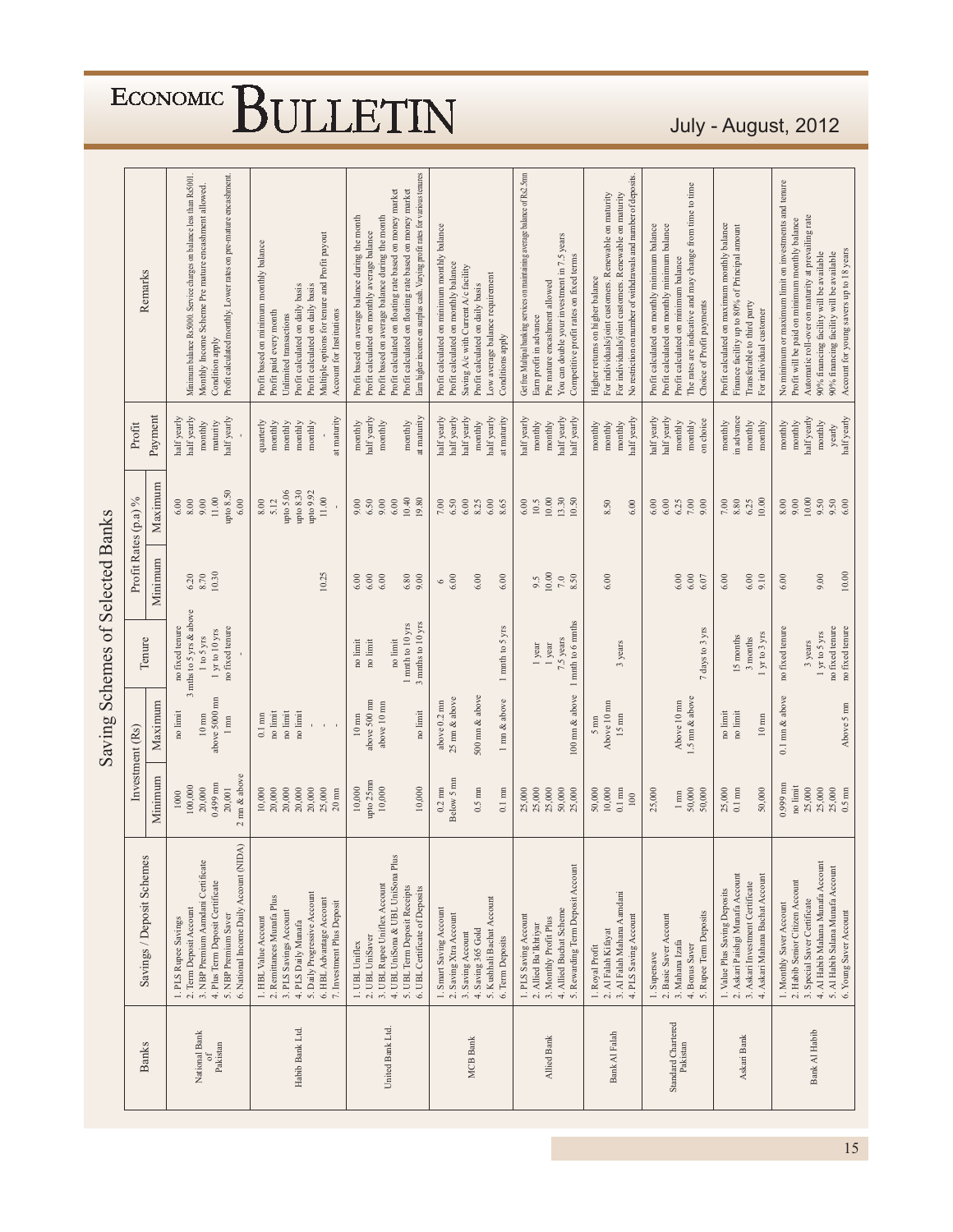|                                  | Remarks                   |         | Principal amount automatically renewed at maturity<br>For individuals | Profit will be paid on half yearly basis | Scheme is open for any investors / account holders | Profit accrued on daily product basis | Varying rate for various slabs. Lower rates above Rs1 mn<br>Investment doubles in six years | Profit calculated on minimum monthly balance<br>Profit is calculated on daily balance | No limit on number of transactions | Maximum profit will not go beyond 15% | Profit is calculated on monthly balance | Term deposit account varying rates on differents slabs and tenure | Profit calculated on minimum monthly balance basis | Profit calculated on daily product basis | Profit calculated six monthly on daily product basis (Pre mature<br>encashment allowed) | Financing facility upto 90% of deposit available | Profit calculated on monthly maximum balance | Profit payment on maturity                         | Profit calculated on daily product basis<br>Higher profit with monthly payout | Range of tenures based on your requirements | Operates on Islamic Shariah rules | For large coperates or GoP controlled entities. Profit rates vary | for different slabs. Profit calculated on daily product basis. | Profit paid on completion of 1 mnth. Pre-mature withdrawl option. | Long term investment. Special attraction for widows and senior<br>citizens with investment of 50,000 | Meezan Bachat A/c can be opened by salaried, self-employed, | housewives and retired individuals | Account is specially for Umrah & Hajj | Profit calculated on minimum monthly balance | If average deposit below Rs10000 maintaining charges aplicable | For corporate clients only   | The bank reserves the right to revise/revisit the profit rates | Account for corporate clients     | No minimum balance. Profit based on monthly product | For senior citizen 11.25% and 2nd year 11.50% per amum<br>90% financing facility will be available | For senior citizen 11.25% and 2nd year 11.50% per annum | No pre mature termination prior to completion of one year. | Condition apply. | Deposit in multiples of Rs1000 for 3 years tenure |                       | Profit calculated on daily product basis | Conditions apply        | Upto 18 years (account can be open through guardian)<br>For women only |                        |
|----------------------------------|---------------------------|---------|-----------------------------------------------------------------------|------------------------------------------|----------------------------------------------------|---------------------------------------|---------------------------------------------------------------------------------------------|---------------------------------------------------------------------------------------|------------------------------------|---------------------------------------|-----------------------------------------|-------------------------------------------------------------------|----------------------------------------------------|------------------------------------------|-----------------------------------------------------------------------------------------|--------------------------------------------------|----------------------------------------------|----------------------------------------------------|-------------------------------------------------------------------------------|---------------------------------------------|-----------------------------------|-------------------------------------------------------------------|----------------------------------------------------------------|-------------------------------------------------------------------|------------------------------------------------------------------------------------------------------|-------------------------------------------------------------|------------------------------------|---------------------------------------|----------------------------------------------|----------------------------------------------------------------|------------------------------|----------------------------------------------------------------|-----------------------------------|-----------------------------------------------------|----------------------------------------------------------------------------------------------------|---------------------------------------------------------|------------------------------------------------------------|------------------|---------------------------------------------------|-----------------------|------------------------------------------|-------------------------|------------------------------------------------------------------------|------------------------|
|                                  | Profit                    | Payment | half yearly<br>half yearly                                            | half yearly                              | monthly                                            | monthly                               | at maturity<br>quarterly                                                                    | half yearly<br>monthly                                                                | monthly                            | monthly                               | monthly                                 | annually                                                          | half yearly                                        | monthly                                  | at maturity                                                                             | monthly                                          | half yearly                                  | at maturity<br>monthly                             | monthly                                                                       | at maturity                                 | monthly                           | monthly                                                           |                                                                | at maturity                                                       | monthly                                                                                              | monthly                                                     |                                    | monthly                               | half yearly                                  | monthly                                                        | monthly                      | monthly                                                        | at maturity                       | half yearly                                         | monthly<br>monthly                                                                                 | at maturity                                             | nalf yearly                                                |                  | monthly                                           | half yearly           | half yearly                              | at maturity             | monthly                                                                | $\operatorname{month}$ |
|                                  |                           | Maximum | 10.25<br>6.00                                                         | 10.00                                    | 9.30                                               | $7.00\,$                              | 14.29<br>0.00                                                                               | 6.00<br>$6.00$                                                                        | 8.00                               | 15.00                                 | 6.00                                    | 10.40                                                             | 6                                                  | 9.00                                     | 8.51                                                                                    | 8.75                                             | 6.00                                         | 11.25<br>11.00                                     | 8.50                                                                          | 10.50                                       | 6.00                              | 8.02                                                              |                                                                | 11.53                                                             | 12.07                                                                                                | 7.82                                                        |                                    | 8.50                                  |                                              | $7.25$<br>7.50                                                 | 6.25                         | 10.60                                                          | 6.50                              | 6.00                                                | 11.50<br>11.00                                                                                     | 14.00                                                   | 11.30                                                      |                  | 11.50                                             | 6.00                  | 0.60                                     | 10.25                   | $8.50$<br>$8.50$                                                       |                        |
|                                  | Profit Rates (p.a) %      | Minimum | 6.00                                                                  | 9.75                                     | 0.66                                               | 6.00                                  | 6.00                                                                                        |                                                                                       | 6.00                               | 6.00                                  | 6.00                                    | 10.00                                                             |                                                    | $6.00$<br>9.00                           |                                                                                         | 9.10                                             |                                              | 10.25<br>10.00                                     | $6.00$                                                                        | 9.50                                        |                                   | 6.00                                                              |                                                                | 6.95                                                              | 10.65                                                                                                | 6.00                                                        |                                    |                                       | $6.00$                                       | $6.00$                                                         | 6.00                         | $7.00$<br>6.00                                                 |                                   |                                                     | 10.50<br>10.00                                                                                     | 11.50                                                   | 7.25                                                       |                  | 10.60                                             |                       | 6.00                                     |                         | $6.35$<br>$6.50$                                                       |                        |
|                                  | Tenure                    |         | mnth to 5 yrs                                                         | 1 yr to 5 yrs                            | 1 yr to 5 yrs                                      |                                       | 6 years                                                                                     | no fixed tenure<br>no fixed tenure                                                    | no fixed tenure                    | no fixed tenure                       | no fixed tenure                         | $1 \times 100$ yrs                                                |                                                    | no fixed tenure                          | 1 mnth to 3 yrs                                                                         | 1 yr to 3 yrs                                    | no fixed tenure                              | 1 year                                             | 1 year                                                                        | 1 to 11 mnths                               | no fixed tenure                   |                                                                   |                                                                | 3 mnths to 5 yrs                                                  | $5\frac{1}{2}$ yrs and 7 yrs                                                                         |                                                             |                                    | 6 mnths to 2 yrs                      |                                              |                                                                |                              | $1$ mnth to $2 ~\rm{yrs}$                                      | $\mbox{mnth}$ to 5 yrs            |                                                     | 3 mnths to 1 yr<br>2 years                                                                         | 1 yr to 5 yrs                                           | 5 years                                                    |                  | $2$ years                                         |                       |                                          | 7 days to 3 yr          |                                                                        |                        |
| Saving Schemes of Selected Banks | Investment (Rs)           | Maximum |                                                                       | Above 0.1 mn                             | $1 \text{ mm}$                                     | Above 1 mn                            | Upto 20 mn<br>$2.5~\mathrm{mm}$                                                             | $0.5~\rm{mm}$                                                                         | 5 mn & above                       | $15 \text{ mm}$                       | no limit                                | above 5 mn                                                        |                                                    | above 500 mm                             |                                                                                         |                                                  |                                              | $50 \text{ nm}$ & above<br>$50 \text{ nm}$ & above | $100\;{\rm nm}$                                                               | 50 mn & above                               |                                   | $200$ mn $\&$ above                                               |                                                                |                                                                   |                                                                                                      | $1 \text{ mm}$                                              |                                    |                                       | Above 10,000                                 | Above 0.4 mn                                                   | Above 5000 mm                | no limit                                                       | no limit                          |                                                     |                                                                                                    |                                                         | $1 \text{ mm}$                                             |                  |                                                   |                       | above 0.5 mn                             |                         | above 1 mn<br>above 1 mn                                               |                        |
|                                  |                           | Minimum | 10,000<br>1,000                                                       | $0.1~\mathrm{mm}$                        | 25,000                                             | $1 \text{ mm}$                        | 10,000<br>$25{,}000$                                                                        | 10,000<br>$0.1\;\mathrm{mm}$                                                          | 50,000                             | $0.5~\mathrm{mm}$                     | 20,000                                  | 25,000                                                            | 5,000                                              | Upto 0.1 mn                              | 25,000                                                                                  | 25,000                                           | 50,000                                       | $0.1\;\mathrm{mm}$<br>$0.1\;\mathrm{mm}$           | $1.0\ \mathrm{nm}$                                                            | $0.1\;\mathrm{nm}$                          |                                   | $1\ \mathrm{mm}$                                                  |                                                                | 50,000                                                            | $0.1\ \mathrm{mm}$                                                                                   | 25,000                                                      |                                    | 1,000                                 | 10,000                                       | 1,000                                                          | $50~\mathrm{nm}$             | $0.1\;\mathrm{mm}$                                             | $0.5~\mathrm{mm}$                 |                                                     | $0.1\;\mathrm{mm}$<br>$0.1 \text{ mm}$                                                             |                                                         | $0.1\ \mathrm{mm}$                                         |                  | $0.1\ \mathrm{nm}$                                |                       | $0.1\;\mathrm{mm}$                       |                         | 25,000<br>10,000                                                       |                        |
|                                  | Savings / Deposit Schemes |         | 2. HMB Term Deposits<br>1. PLS Saving Account                         | 3. HabibMetro Premium Scheme             | 4. HMB Mahana Scheme                               | 5. HMB Multiplier Account             | 7. HabibMetro Privileges 55plus Saving Deposit<br>6. HMB Izafa Certificate                  | 2. Faysal Premium<br>1. Faysal Savings                                                | 3. Faysal Moavin                   | 4. Faysal Market Link                 | 5. Faysal Anchor Saving Account         | 6. Faysal Izafa Term Deposit                                      | 1. PLS Savings Account                             | 2. Soneri Saving Account                 | 3. Term Deposit Account                                                                 | 4. Diamond Deposit Certificate                   | 1. PLS Saving Account                        | 3. Silk Mahana Munafa<br>2. Salana Munafa          | 4. Super Saver Account                                                        | 5. Terms Deposits                           | 1. Rupee Saving Account           | 2. Karobari Munafa Account                                        |                                                                | 3. Certificate of Islamic Investment                              | 4. Meezan Amdan Certificate                                                                          | 5. Meezan Buchat Account                                    |                                    | 6. Labbaik Saving Aasaan              | 1. Gharayloo Saving Account                  | 2. Ziada Munafa Saving Account                                 | 3. Corporate Premier Account | 4. Munafa Hi Munafa Term Account                               | 5. Corporate Premier Term Account | 1. PLS Savings Account                              | 3. Maala Maal Munafa Scheme (MMMS)<br>2. Be-Baha Mahana Aamdani (BBMA)                             | 4. Term Deposits                                        | 5. Regular Aamdani                                         |                  | 6. Zabardast Aamdani                              | 1. PLS Saving Account | 2. Daily Product Saving Account          | 3. Term Deposit Regular | 4. Women Empowerment Account<br>5. Young Talent Account                |                        |
|                                  | <b>Banks</b>              |         |                                                                       |                                          | Habib Metropolitan<br>Bank                         |                                       |                                                                                             |                                                                                       |                                    | Faysal Bank                           |                                         |                                                                   |                                                    |                                          | Soneri Bank                                                                             |                                                  |                                              | Silk Bank                                          |                                                                               |                                             |                                   |                                                                   |                                                                |                                                                   | Meezan Bank                                                                                          |                                                             |                                    |                                       |                                              |                                                                | Bank of Punjab               |                                                                |                                   |                                                     |                                                                                                    | Bank of Khyber                                          |                                                            |                  |                                                   |                       |                                          | Sindh Bank              |                                                                        |                        |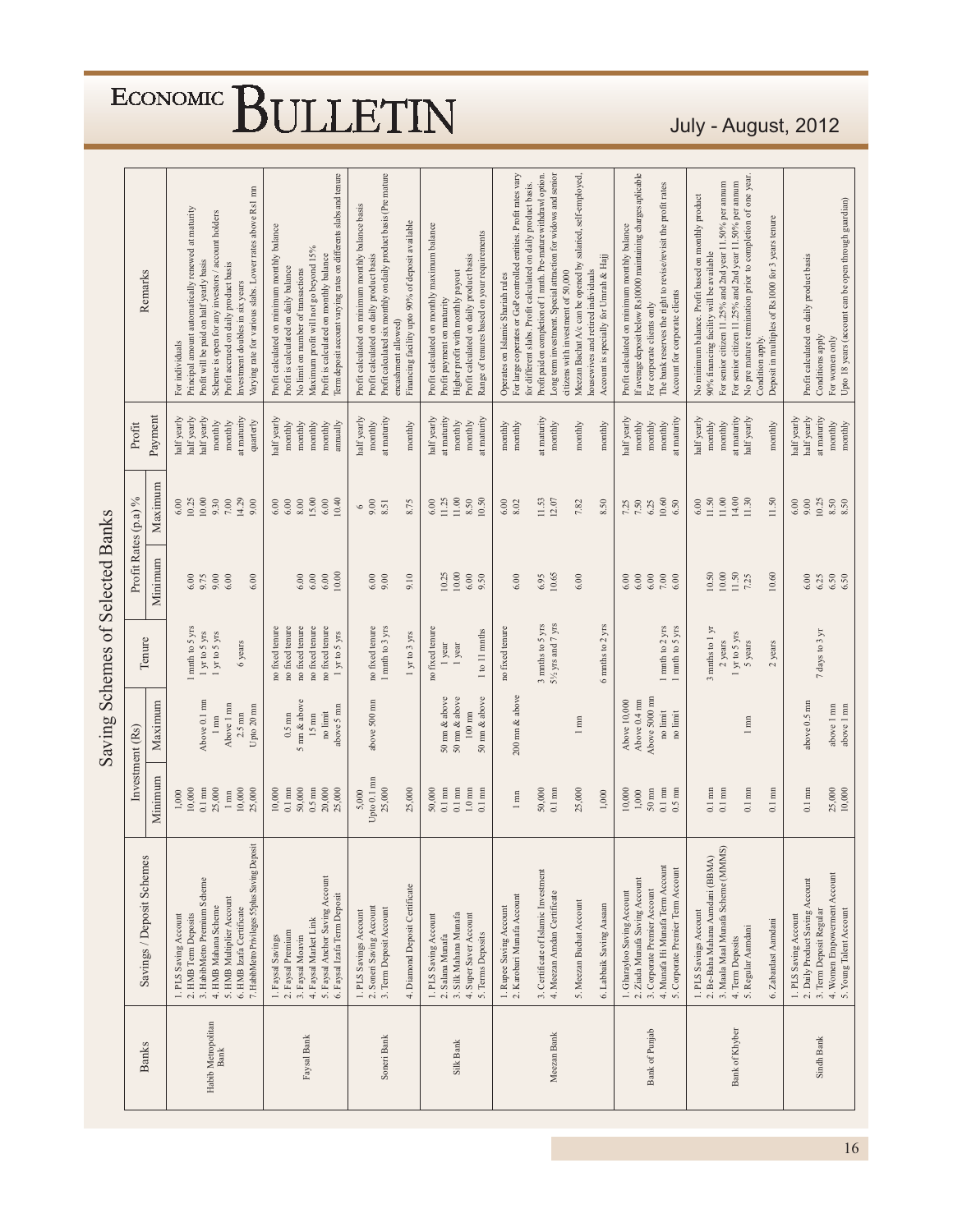|                                        |                      |          | Value<br>hit     | $\mathbf{d}$ |          |                 | Major Exports/Imports |          |                 |            |                                       |                 |            |
|----------------------------------------|----------------------|----------|------------------|--------------|----------|-----------------|-----------------------|----------|-----------------|------------|---------------------------------------|-----------------|------------|
|                                        |                      |          | 2008-09          |              |          | 2009-10         |                       |          | 2010-11         |            |                                       | 2011-12         |            |
| <b>Export Commodities</b>              | Unit                 | Quantity | Value<br>(\$ Mn) | Unit Value   | Quantity | (S Mn)<br>Value | Unit Value            | Quantity | (\$Mn)<br>Value | Unit Value | Quantity                              | (\$Mn)<br>Value | Unit Value |
| Rice                                   | $000\,\mathrm{MT}$   | 2729     | 1983             | 727          | 4180     | 2183            | 522.5                 | 3670     | 2160            | 589        | 3296                                  | 2061            | 626        |
| Fish & Fish Preparations               | $\mathrel{\mathop:}$ | 127      | 234              | 1834         | 106      | 227             | 2140                  | 134      | 296             | 2210       | 124                                   | 316             | 2534       |
| Fruits                                 | $\mathrel{\mathop:}$ | 469      | 160              | 341          | 686      | 240             | 348.6                 | 669      | 292             | 437        | 723                                   | 358             | 495        |
| Vegetables                             | $\equiv$             | 425      | 73               | 172          | 456      | 121             | 264.3                 | 857      | 268             | 313        | 510                                   | 181             | 354        |
| Wheat                                  | $\equiv$             | 143      | 39               | 276          | 3.5      | 0.735           | 209                   | 1781     | 587             | 329        | 409                                   | 126             | 307        |
| Raw Cotton                             | $\mathrel{\mathop:}$ | $78$     | 87               | 1116         | 160      | 196             | 1221                  | 144      | 365             | 2528       | 257                                   | 462             | 1801       |
| Cotton Yarn                            | $\mathrel{\mathop:}$ | 524      | 1115             | 2128         | 625      | 1433            | 2291                  | 536      | 2201            | 4106       | 572                                   | 1795            | 3137       |
| Cotton Colth                           | Mn SQM               | 1899     | 1955             | 1.03         | 1788     | 1800            | $1.0\,$               | 2338     | 2623            | 1.12       | 1972                                  | 2455            | 1.24       |
| Knitwear                               | Mn.Doz               | 109      | 1741             | 16.02        | 109      | 1765            | 16.24                 | 125      | 2305            | 18.4       | $98$                                  | 1974            | 20.2       |
| Bed Wear                               | $000\,\mathrm{MT}$   | 326      | 1735             | 5319         | 324      | 1744            | 5383                  | 308      | 2099            | 6788       | 249                                   | 1748            | 7024       |
| Towels                                 | $000\,\mathrm{MT}$   | $172\,$  | 643              | 3742         | 192      | 668             | 3472                  | 174      | 762             | 4386       | 144                                   | 684             | 4754       |
| Readymade Garments                     | Mn.Doz               | 29       | 1230             | $43*$        | 28       | 1269            | 46*                   | 34       | 1774            | 51.63*     | 25                                    | 1635            | 64.26*     |
| Artificial Silk & Synthetic<br>Textile | Mn SQM               | 322      | 278              | 0.86         | 435      | 446             | 1.02                  | 557      | 608             | $\Box$     | 389                                   | 542             | 1.4        |
| Leather Tanned                         | Mn SQM               | $20\,$   | 300              | 15.3         | 24       | 342             | 14.07                 | 28697    | 465             | 16.2       | 24596                                 | 445             | 18.1       |
| Petroleum top Naptha                   | $000\,\mathrm{MT}$   | 745      | 364              | 488          | 660      | 415             | 628.5                 | 657      | 450             | 684        | 613                                   | 602             | 983        |
| Petroleum Products                     | $000\,\mathrm{MT}$   | 587      | 450              | 766          | 843      | 619             | 734                   | 959      | 902             | 941        | 278                                   | 305             | 1099       |
| Leather Garments                       | $000$ Doz            | 883      | 393              | 444          | 885      | 343             | 387                   | 998      | 404             | 405        | 834                                   | 342             | 410        |
| Plastic Materials                      | $000\,\mathrm{MT}$   | 176      | 212              | 1202         | 238      | 270             | 1133                  | 294      | 406             | 1381       | 319                                   | 460             | 1439       |
| Cement                                 | $000\,\mathrm{MT}$   | 9858     | 580              | 59           | $\Box$   | 484             | 44.6                  | 9300     | 457             | 49.2       | 8257                                  | 499             | 60.4       |
| * Per dozen                            |                      |          |                  |              |          |                 |                       |          |                 |            | Source: Pakistan Bureau of Statistics |                 |            |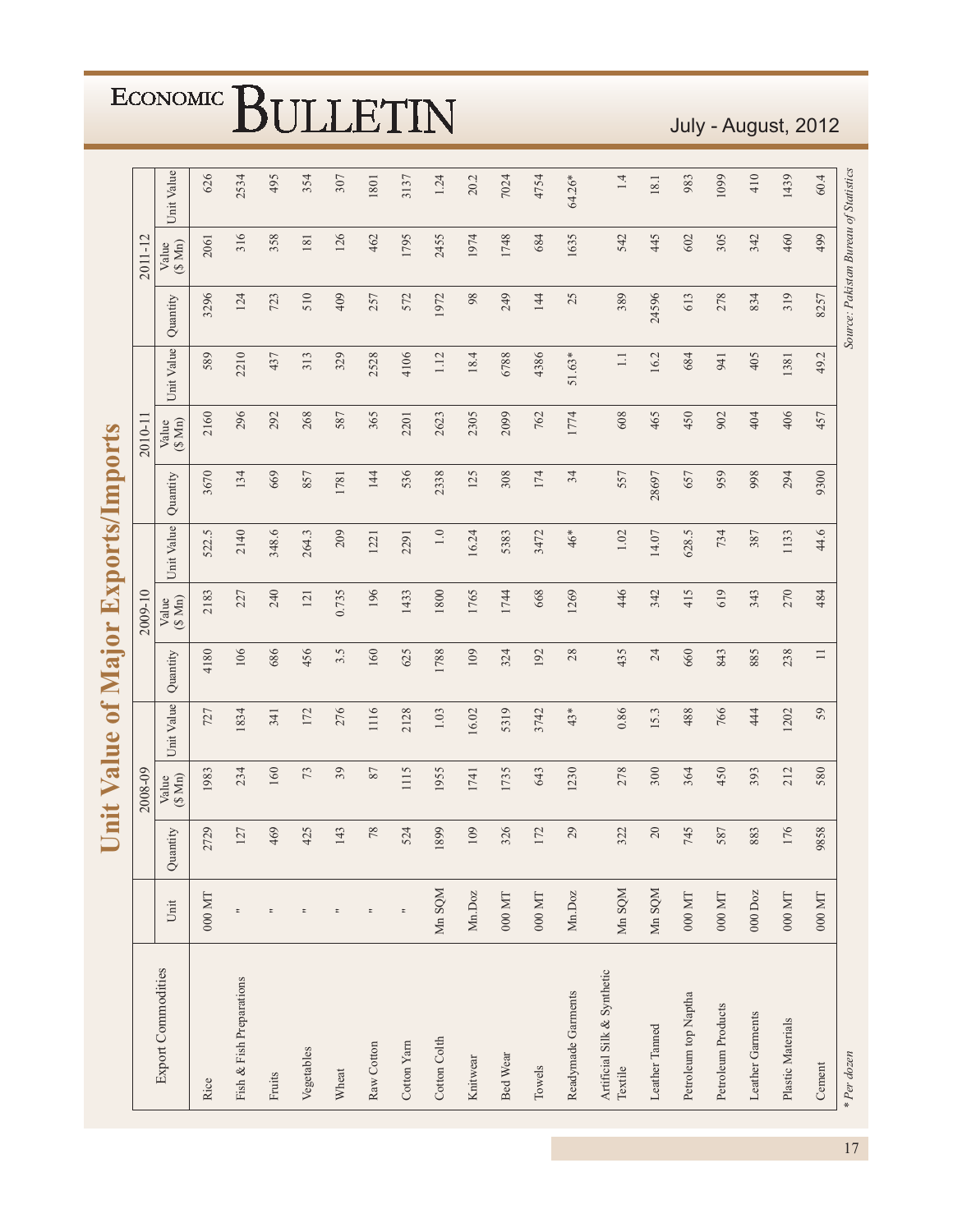|                                     |                          |                 | 2008-09          |                     |          | 2009-10          | Unit Value of Major Exports/Imports |                | 2010-1             |                    |                                       | 2011-12          |                     |
|-------------------------------------|--------------------------|-----------------|------------------|---------------------|----------|------------------|-------------------------------------|----------------|--------------------|--------------------|---------------------------------------|------------------|---------------------|
| Import Commodities                  | Unit                     | Quantity        | Value<br>(\$ Mn) | Unit Value<br>(SMT) | Quantity | Value<br>(\$ Mn) | Unit Value<br>(SMT)                 | Quantity       | $(\S Mn)$<br>Value | Unit Value<br>(MM) | Quantity                              | Value<br>(\$ Mn) | Unit Value<br>(SMT) |
| Milk, Cream & Milk Food             | 000 MT                   | $\overline{31}$ | 72               | 2306                | 43       | 89               | 2068                                | $\overline{7}$ | 166                | 2331               | $60\,$                                | 161              | 2707                |
| Tea                                 | $\equiv$                 | 97              | 223              | 2295                | 94       | 271              | 2867                                | 119            | 334                | 2815               | 124                                   | 351              | 2831                |
| Pulses                              | $\overline{\phantom{a}}$ | 380             | 236              | 623                 | 445      | 262              | 589                                 | 637            | 403                | 632                | 667                                   | 433              | 650                 |
| Soyabean Oil                        | $\equiv$                 | 92              | $88\,$           | 956                 | 27       | $28$             | 1029                                | $66$           | $67\,$             | 1008               | $40$                                  | 51               | 1301                |
| Palm Oil                            | $\equiv$                 | 1774            | 1391             | 784                 | 1702     | 1310             | 770                                 | 1951           | 2021               | 1036               | 2109                                  | 2375             | 1126                |
| Sugar                               | $\equiv$                 | 126             | 56               | 447                 | 502      | 295              | 588                                 | 1032           | 685                | 663                | $20\,$                                | 16               | 784                 |
| Petroleum Products                  | $\overline{\phantom{a}}$ | 0546            | 5514             | 523                 | 13150    | 6857             | 521                                 | 11202          | 7277               | 650                | 13229                                 | 10287            | 778                 |
| Petroleum Crude                     | $\equiv$                 | 7903            | 3994             | 505                 | 6342     | 3172             | 500                                 | 7504           | 4808               | 641                | 5971                                  | 4960             | 831                 |
| Raw Cotton                          | $\equiv$                 | 397             | 640              | 1610                | 343      | 605              | 1764                                | 345            | 980                | 2843               | 172                                   | 490              | 2843                |
| Synthetic Fibre                     | $\overline{\phantom{a}}$ | 159             | 307              | 1936                | 202      | 377              | 1863                                | 252            | 547                | 2169               | 224                                   | 511              | 2280                |
| Synthetic & Artificial<br>Silk Yarn | $\overline{\phantom{a}}$ | 128             | 293              | 2288                | 170      | 373              | 2191                                | 207            | 543                | 2618               | 217                                   | 595              | 2738                |
| Medicinal Products                  | $\equiv$                 | 263             | 97.8             | 372                 | $20\,$   | 717              | 367                                 | 22             | 689                | 31254              | 22                                    | 697              | 31038               |
| Fertilizer Manufactured             | $\overline{\phantom{a}}$ | 1199            | 548              | 457                 | 2556     | 951              | 372                                 | 1210           | 538                | 444                | 2451                                  | 1186             | 484                 |
| Insecticides                        | $\overline{\phantom{a}}$ | 29              | 1.14             | 3971                | $38\,$   | 161              | 4208                                | 36             | 154                | 4262               | 32                                    | 137              | 4320                |
| Plastic Materials                   | $\equiv$                 | 597             | 1140             | 1910                | 769      | 1219             | 1584                                | 933            | 1511               | 1620               | 913                                   | 1529             | 1674                |
| Iron & Steel Scrap                  | $\equiv$                 | 2255            | 688              | 305                 | 1782     | 510              | 286                                 | 1586           | 518                | 326                | 1568                                  | 538              | 343                 |
| Iron & Steel                        | $\overline{\phantom{a}}$ | 2166            | 1405             | 649                 | 2104     | 1296             | 616                                 | 1624           | 1204               | 742                | 1756                                  | 1396             | 795                 |
| Rubber Crude                        | $\ddot{ }$               | $68\,$          | 139.4            | 2055                | 75       | 147              | 1951                                | $79$           | 201                | 2537               | $78\,$                                | 189              | 2411                |
| Paper & Paper Board                 | $\overline{\phantom{a}}$ | 367             | 317              | 864                 | 365      | 274              | 752                                 | 441            | 409                | 928                | 436                                   | 400              | 915                 |
| Rubber Tyers & Tubes                | Mn.No                    | 4               | 109              | 27                  | 3692     | 135              | 37                                  | 5359           | 201                | 38                 | 6090                                  | 230              | 38                  |
|                                     |                          |                 |                  |                     |          |                  |                                     |                |                    |                    | Source: Pakistan Bureau of Statistics |                  |                     |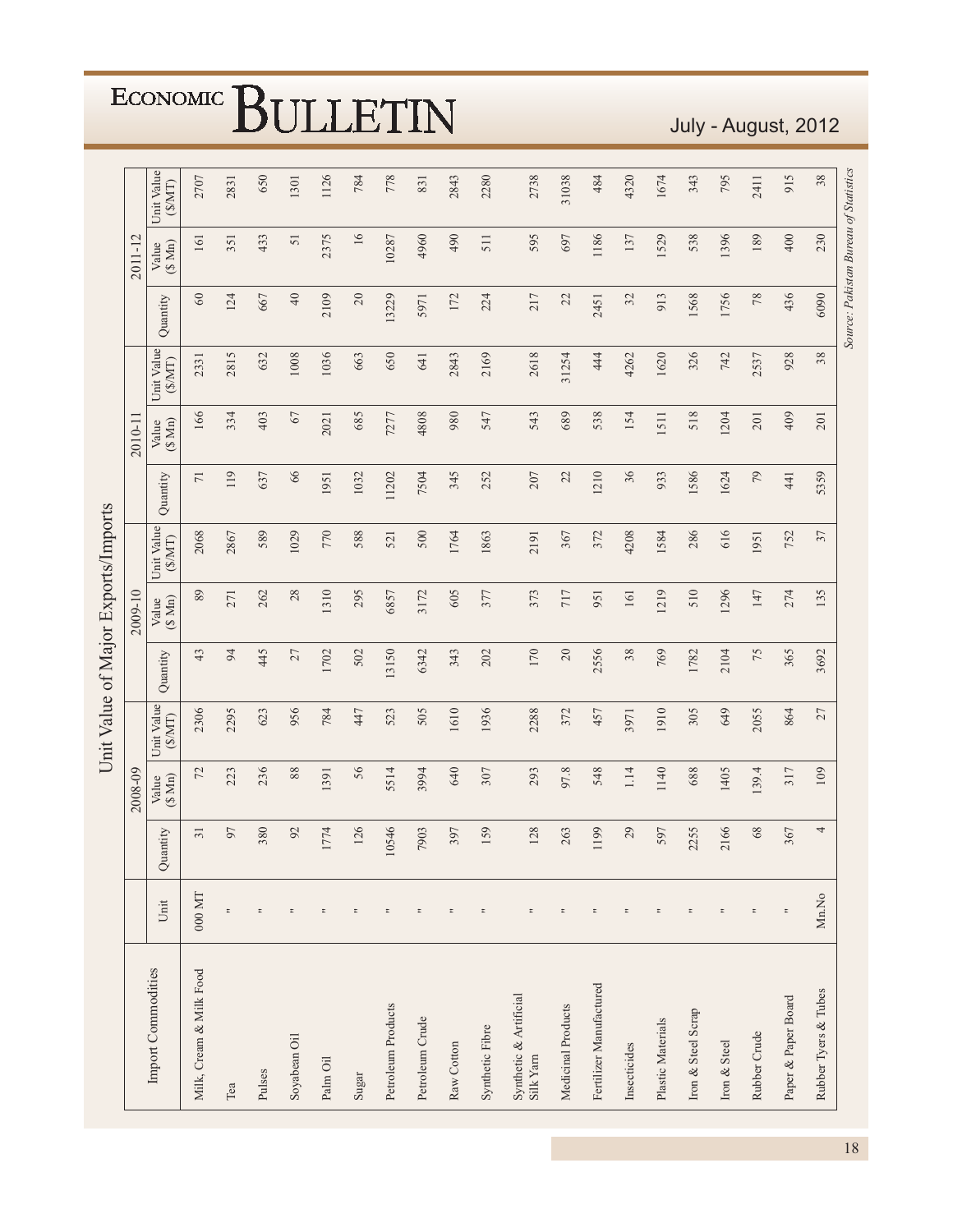#### **Market Analysis**

#### Market Review - July-August 2012

The market was mainly bullish during July 2012 due to foreign buying activity and reopening of the NATO supply route. The KSE-100 Index gained 775 points or 5.62% during July 2012 to close at 14,577 while the KSE-30 Index increased by 360 points or 2.94% to 12,607. The average daily turnover during July 2012 was 90.14m shares compared to 81.31m shares during June. The net inflow of foreign funds according to NCCPL figures during the month under review was US\$31.15m while the calendar year-to-date net inflow was US\$0.61m.

The market began the first week of the new fiscal year (FY13) with a bang as the KSE-100 Index jumped by 508 points  $(+3.69\%)$  on an average daily volume of 91.97m shares to end the week at 14,310 on July 6. The positive momentum in the market was led by energy and fertilizer stocks as the GIDC on feedstock gas price was not increased contrary to the FY13 budget proposal and recovery in oil prices. In addition, the market received the much needed positive news from the breakthrough in Pak-US relations as the US offered an apology regarding the Salala incident back in late CY2012 for which in return, Pakistan re-opened the NATO supply lines. This has led to rising expectations that Coalition Support Fund (CSF) disbursements would be made quite soon. The significant events of the week were:

- The government on June 29 made a slight increase in the National Savings Scheme (NSS) rates and announced two new schemes to achieve the target of PKR 224bn set for the fiscal 2012-13 (July-June) under this head in an attempt to bridge its ballooning budget deficit.
- Local cement dispatches increased to a record level of 23.947 million tons during FY12, registering an increase of 8.84%. However, increase in input costs with electricity, diesel, paper sack and gypsum prices registering an increase, contributed to some pressure along

with rupee devaluation. Meanwhile, exports declined by 9.12% to 8.568 million tons, with 2011-12 being the third straight year when the cement exports declined.

• Pakistan's CPI rose 11.26% in June 2012 from a year earlier, according to a statement by the Pakistan Bureau of Statistics on July 2.

The market was volatile and flat during the second week of July in the lead up to the Juneend earnings season. The KSE-100 Index gained 22 points  $(+0.16\%$  WoW) for the week to close at 14,322 on July 13 on the back of average daily turnover of 94.74m shares. The bourses were impacted by the continuing duel between the government and the judiciary. Besides the domestic political machinations, Moody's decided to downgrade Pakistan's bond ratings from B3 to Caa1 due to external account weakening and precarious public finances. The major news flows during the week were:

- Pakistani cement manufacturers reduced export price for India by 13% due to appreciation of the greenback versus the rupee.
- The country's trade deficit widened by 36.3% to US\$21.271bn in FY11-12 as compared to US\$15.604bn in FY10-11.
- The overseas workers remitted a record amount of US\$13.186bn during FY12, showing growth of 17.73% compared with US\$11.200bn received during the preceding fiscal year  $(2010-11).$
- The State Bank of Pakistan sold three-, six- and 12-month market treasury bills worth PKR 286bn at an auction held on July 11. In a statement, the State Bank said it sold threemonth paper worth PKR 50.7bn at a cut-off yield of 11.87%, six-month bills worth PKR 125.2bn at 11.92% and 12-month paper worth PKR 110.1bn 11.94% annual rate of return.
- The meeting between the KSE and SECP on July 12 took some key decisions to boost trading activities at the local bourse and it was decided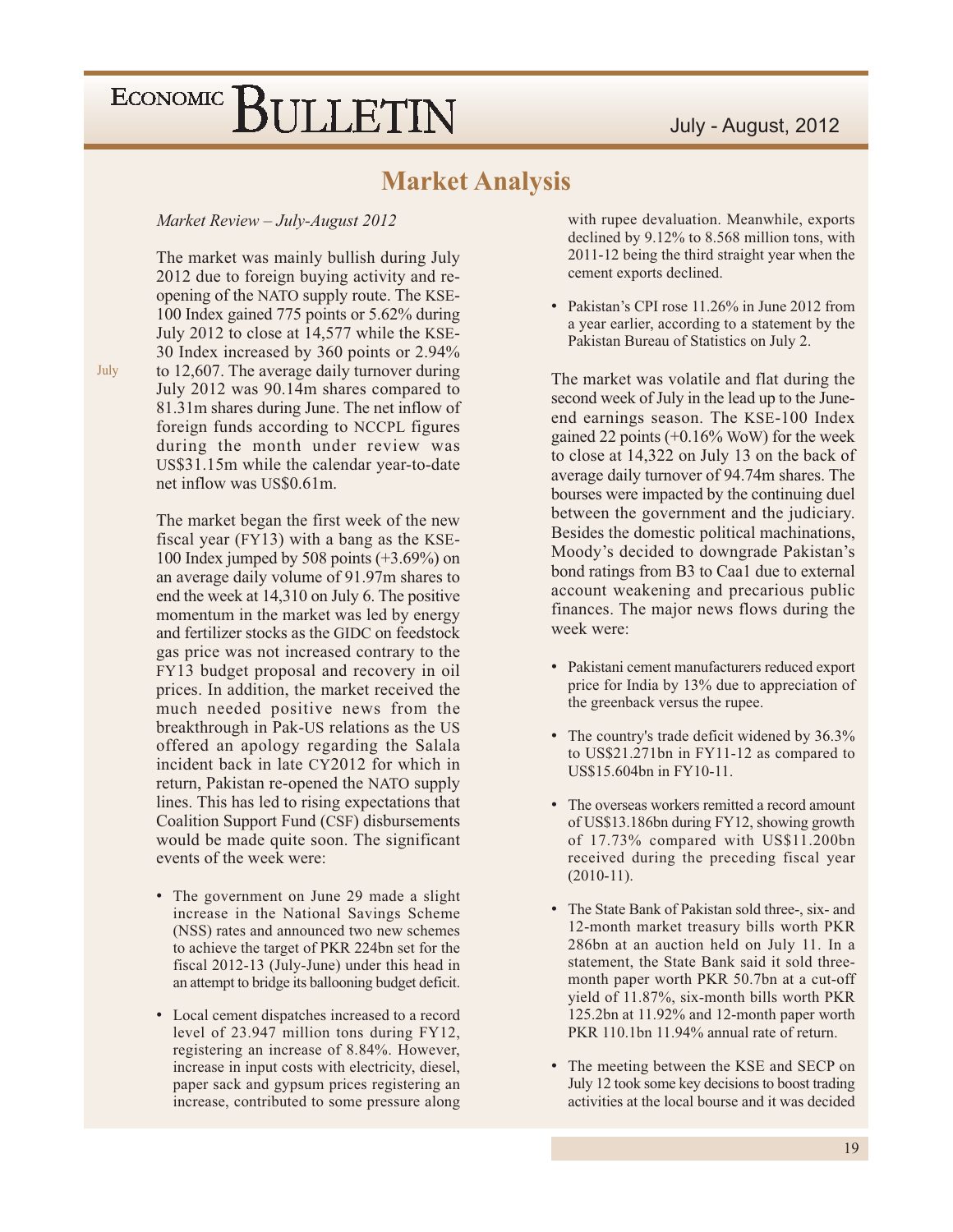in principle that intra-day short selling would be allowed and future roll over window would be provided. The roll-over of futures will be allowed by paying the cost of funds.

The market witnessed a strong start on the back of foreign buying interest (net foreign inflow during the week of US\$10.76m) but ended the last 2 sessions of the third week on a subdued note due to profit taking. The Index rose by 232 points (1.62% WoW) to close at 14,564 on July 20. The average daily turnover improved by 28.4% WoW to 121.7m shares. The market began the week with a bang as the KSE-100 Index surged by 264 points during the first 3 days to end July 18 at 14,596.

The factors driving the bullishness were hopes of political stability as there may be consensus among the political players to hold early elections and institutional support in blue chip stocks from the oil, banking and cement sectors due to improving Pak-US relations, granting of Iraqi exploration license to PPL and speculation regarding the release of US Coalition Support Fund and anticipation of corporate results and payouts. The market ended the week on a quiet note as the KSE-100 Index shed 32 points over the last two sessions of week because of Moody's downgrade of ratings of 5 Pakistani banks and uncertainty on the political front. Key news flows during the week were:

- Foreign direct investment (FDI) in Pakistan in the last fiscal year (July 2011 to June 2012) showed a massive decline of 50.3% to US\$812.6m from US\$1.634bn the preceding year, according to provisional figures.
- Pakistan recorded a current account deficit of a whopping US\$4.517bn in the last 2011-12 fiscal year (FY12) against the surplus of US\$214m the previous year, according to provisional figures released by the State Bank of Pakistan.
- Moody's Investors Services, a bond credit rating provider, has downgraded the local-currency deposit ratings of five Pakistani banks by one notch from B2 to B3, and maintained its negative outlook on the rated Pakistani banks.

#### July - August, 2012

- The federal government has raised PKR 48.85bn through an auction of Pakistan Investment Bonds (PIBs) held on July 18, the State Bank of Pakistan said.
- The Engro Corp. has approached financial institutions to get rescheduling of its loans as the group is facing a liquidity crunch in the absence of cash flows from its fertiliser business.
- Standard & Poor's on July 20 affirmed its 'B-' long-term sovereign credit rating for Pakistan but at the same time warned about a rating downgrade in case of further fiscal slippage owing to deterioration in balance of payments and rise in public debt.

The market was mixed and directionless throughout the final seven sessions of the month as the KSE-100 Index gained only 12 points to close at 14,577 on July 31 on the back of average daily volume of 63.04m shares. The market had a dull and lackluster start through the week and the month of Ramadan. Fortunately, the market witnessed some respite from the bearish trend on July 25 due to the result and payout announcement by FFC. The KSE-100 Index gained 52 points end July 25 at 14,564. However, the market reverted back to profit taking from July 26 to 30 as the KSE-100 Index dropped a total 53 points to 14,511. The Index gained 65 points on the last day of July on the back of positive sentiments regarding the signing of the NATO supply agreement between the US and Pakistan opening the way to the release of over US\$1bn from the CSF to Pakistan. Major news developments during this period were:

- Despite an energy shortfall, Pakistan's oil consumption declined by three percent in FY12 to 19.1 million tonnes as against 19.7 million tonnes recorded in FY11, according to the data of Oil Companies Advisory Committee  $(OCAC).$
- The government's borrowing from the banking sector for deficit financing increased by PKR17bn to PKR46.151bn in the period from July 1st to July 13, 2012, official data showed on July 24.
- Fertiliser plants of Sui Northern Gas Pipelines Limited (SNGPL) face colossal revenue loss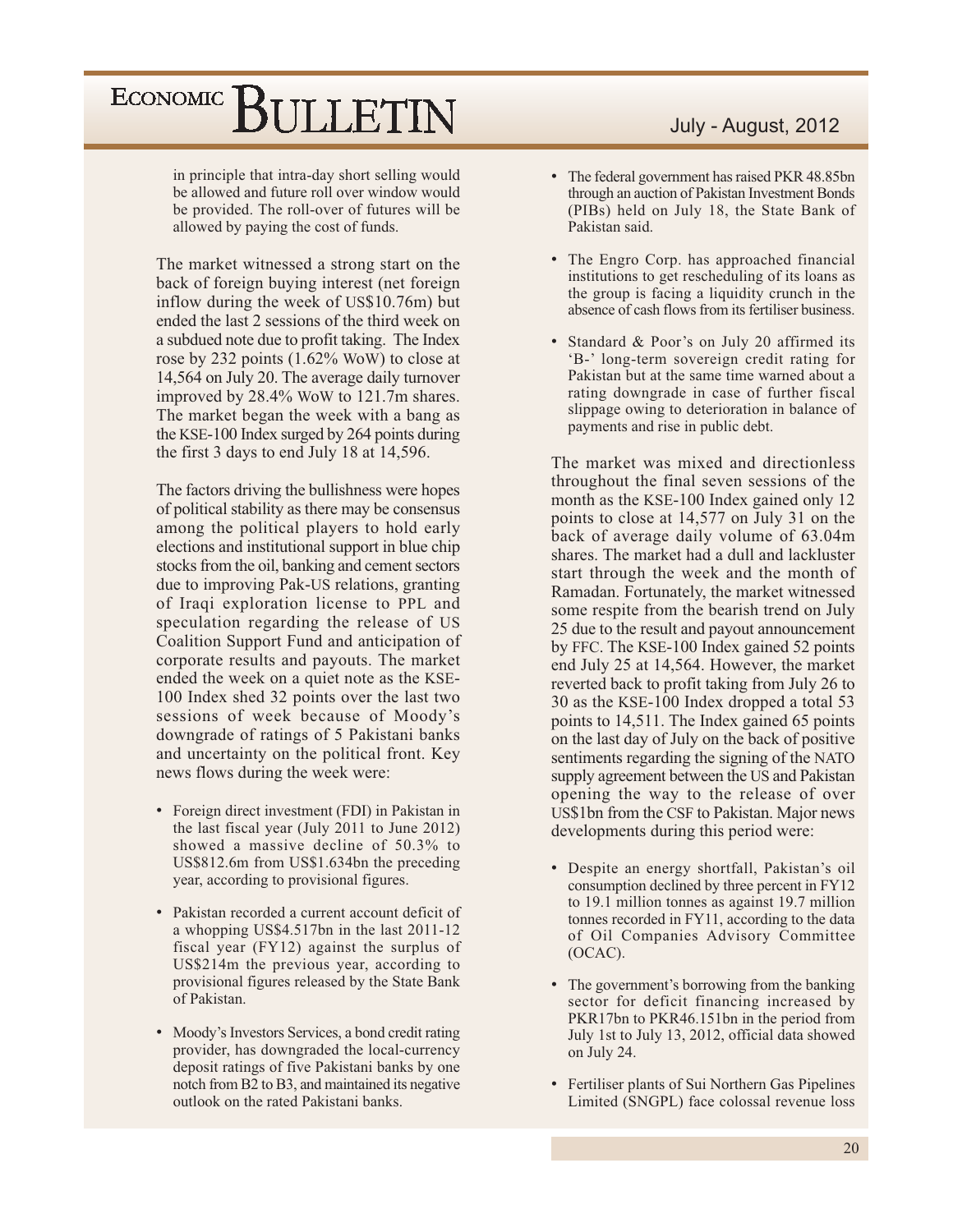of PKR5.5bn in the first half of 2012 as urea manufacturing plummets by over 50% against the corresponding period last year, sources said on July 25.

- On completion of vetting process by the Law Ministry the Federal Board of Revenue (FBR) has released the text of draft Capital Gains Tax (CGT) Rules and after soliciting opinion within the next two weeks the rules will be notified within a month's time.
- The Pakistan Telecommunication Company Limited (PTCL) has offered another Voluntary Separation Scheme (VSS) for its 16,500 employees.
- IMF mission chief Jeffry Franks is visiting Pakistan to hold introductory meetings with the political leadership.
- Highly depressed with the non-tariff barriers by the Indian side, the cement manufacturers reduced export price for India with a view to enhance supply volumes to earn foreign exchange.
- Engro Fertilizers approached banks to "reprofile" its debt and extend the loan repayment dates by about two and a half years, as the company is trying to reach an agreement with the government to shift its US\$1.1bn Enven fertiliser plant from the SNGPL network to nonnetwork gas fields.
- The Ministry of Water and Power, in an attempt to avert the fuel crisis, has pressed the Ministry of Finance to immediately release PKR45bn for PSO, which is facing the prospect of default on payments to international oil suppliers.

The Pakistan market PE at 6.37x is trading at a 47.2% discount to the regional average of 12.05x. Based on dividend yield, Pakistan is the most attractive at 7.00% as compared to the regional average of 2.78%, followed by Taiwan  $(3.70\%)$  and Thailand  $(3.65\%)$ .

The market was mainly bullish throughout the month on back of higher foreign inflows. The KSE-100 gained 814 points or  $5.59\%$ August during August 2012 to close at  $15,391.58$ while the KSE-30 increased by 622 points or 5% to 13229.93. The average daily turnover

#### July - August, 2012

during the month of August 2012 was 154m shares as compared to 90m shares trading during the month of July, increasing by 70%. The net inflow of foreign funds according to NCCPL figures during the month under review was US\$49m.

During the 1H (Aug 1-Aug-16) of the month, volumes remained flattish averaging 92m with inflows from CSF (Coalition Support Fund) being the most significant event and on the M&A front, the most important announcement was acquisition of ICI Pakistan by Lucky Cement along with Tabba group of Companies. The second week saw a slump in the trading activity with volumes averaging around 60m shares albeit the KSE-100 index gained 0.58% Wow. This slow down was attributed to the Challenging of the Contempt Verdict by the government wherein it filed a review petition against the Supreme Court verdict to nullify the Contempt of Court Act-2012.

The second half of the month witnessed investors going on a buying spree as SBP went on to announce a 150bps cut due to which the trading activity jumped to an average of 252m volumes. Brisk activity was witnessed in the cement sector due to improving margins and developments in the telecom sector kept investors interested. Average inflow during the last week was US\$7.6m.

Important developments during the month were:

- The country's FOREX reserves increased to USD 15bn. Reserves got a boost from the CSF, initially going down by USD 198m early on.
- Discount rate declined by 150bps, which was a surprising development.
- PTC remained of particular interest, as interest remained in the script due to finalization of formation of ICH and increase in ASRs due to which LDI would emerge as key operators. Volumes in PTC remained at its peak, averaging 26m during the last week despite report of CCP raising objections over this.

(Contributed by Taurus Securities Ltd, a subsidiary of National Bank of Pakistan)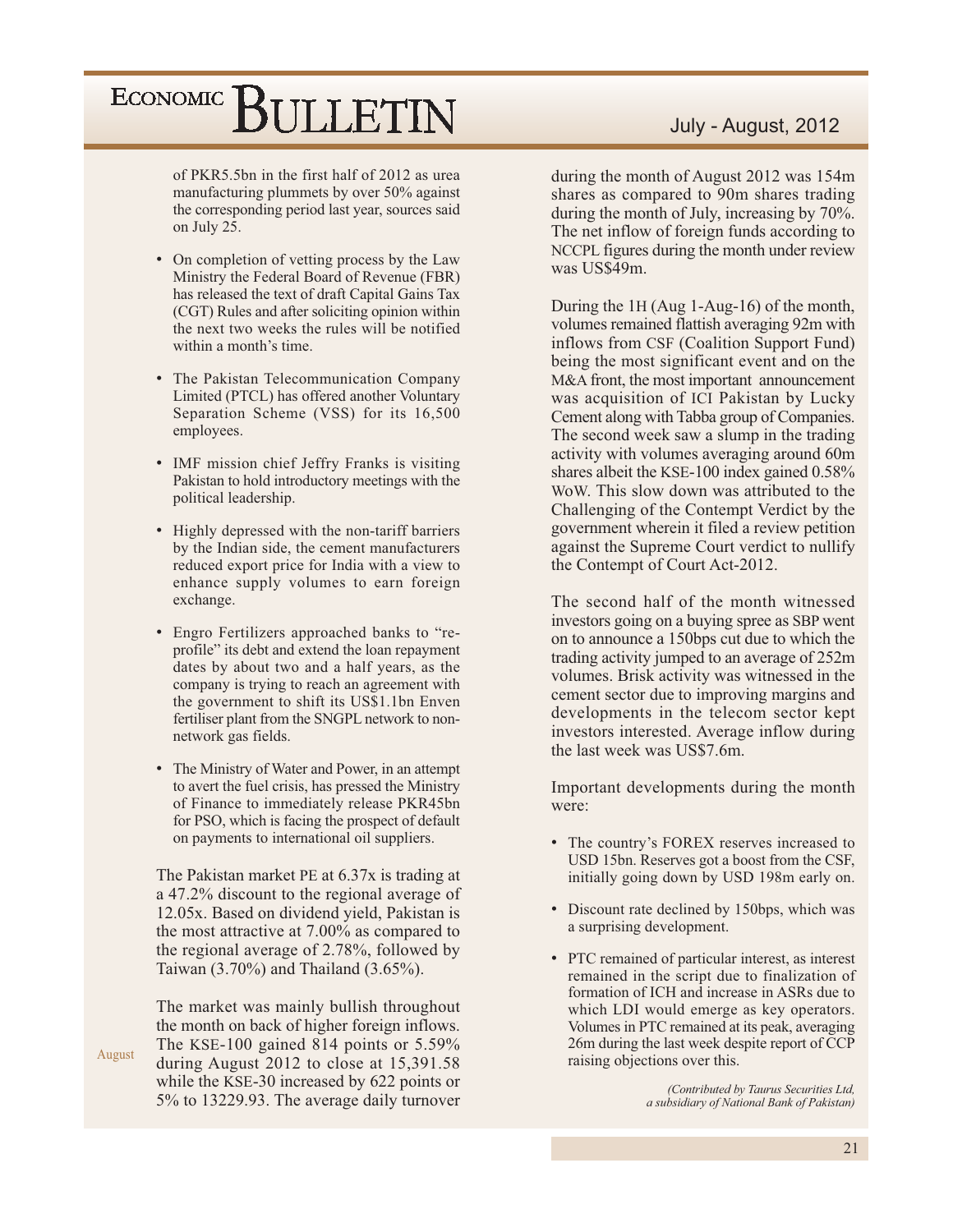#### **Book/Report Reviews**

From Micro-finance to the **Building of Local Institutions** Arif Hasan and Mansoor Raza Oxford University Press 2012

This book describes the evolution of the Orangi Charitable Trust (OCT) programme, the various concepts and processes through which it has evolved, its vision, methodology, and of the lessons learnt at every stage. It is felt that these lessons and processes behind them are important for individuals and organisations involved in development programmes and policy making.

Part I of the book: the origins and evolution of the OPP (Orangi Pilot Project) – OCT's micro credit programme has ten chapters and begins with a background of the Orangi pilot project, the beginnings of micro credit, the principles and objectives of the programme, the initial methodology involved for its expansion, the problems encountered and subsequent restructuring. The setting up of the Rural Development Trust, the projects it initiated, and the lessons and experiences of the programme are part of chapter 4. Chapter 5 discusses the computerisation of accounts, and the benefits that accrued. In later years a partnership agreement was signed between the Pakistan Poverty Alleviation Fund (PPAF) and the OCT. This partnership brought about major changes in the functioning of the OCT and in its management culture. Linkages with PPAF and other organisations have been dealt with in the following chapters.

The OCT is also the beneficiary of the PPAF's Microfinance Innovation and Outreach Programme. Under this programme, the OCT is being supported in one, operating the Women Livestock Cooperative Farming Project, and two, increasing rural outreach through partner organisations of the OCT in Pakistan.

Chapters 7 and 8 discuss the loan process within Orangi town and outside Orangi town.

Chapter 9, The Partnership Model discusses how partnership develops training conducted, the lending of partnership organisations, monitoring etc. As a result of the OCT microfinance programme a number of linkages between the POs and other organisations have been created. In Chapter 11, the major findings that relate to the larger context and sustainability issues of the OCT are discussed.

Part two has ten case studies of partner organisations while part three has the Appendices.

The Class Structure of Pakistan Oxford University Press 2012

This book analyzes the class structure from the time the Mughal Expire, to the class structure of contemporary Pakistan. This study develops three propositions; the mode of production of pre-colonial South Asia was qualitatively distinct from European feudalism. Second, the colonial path of capitalist development of South Asia resulted in a socioeconomic formation that combined features of the Asiatic and capitalist modes of production, which this study terms Asiatic capitalism. Third, the vast majority of the non-agricultural working population of Pakistan today is engaged in handicraft and manufacturing.

The book has five chapters. Chapter 1 reviews the academic literature on the concept of the Asiatic mode of production (AMP). Chapter 2 examines the historical data and the principal critiques of the AMP in South Asia. Chapter 3 examines the agrarian relations of contemporary Pakistan in relation to the concept of Asiatic capitalism. Chapter 4 examines the development of industry in Pakistan in relation to the concept of Asiatic capitalism. In conclusion, this study argues that the mode of production of contemporary Pakistan is best described as Asiatic capitalism. This conclusion points towards avenues for future research.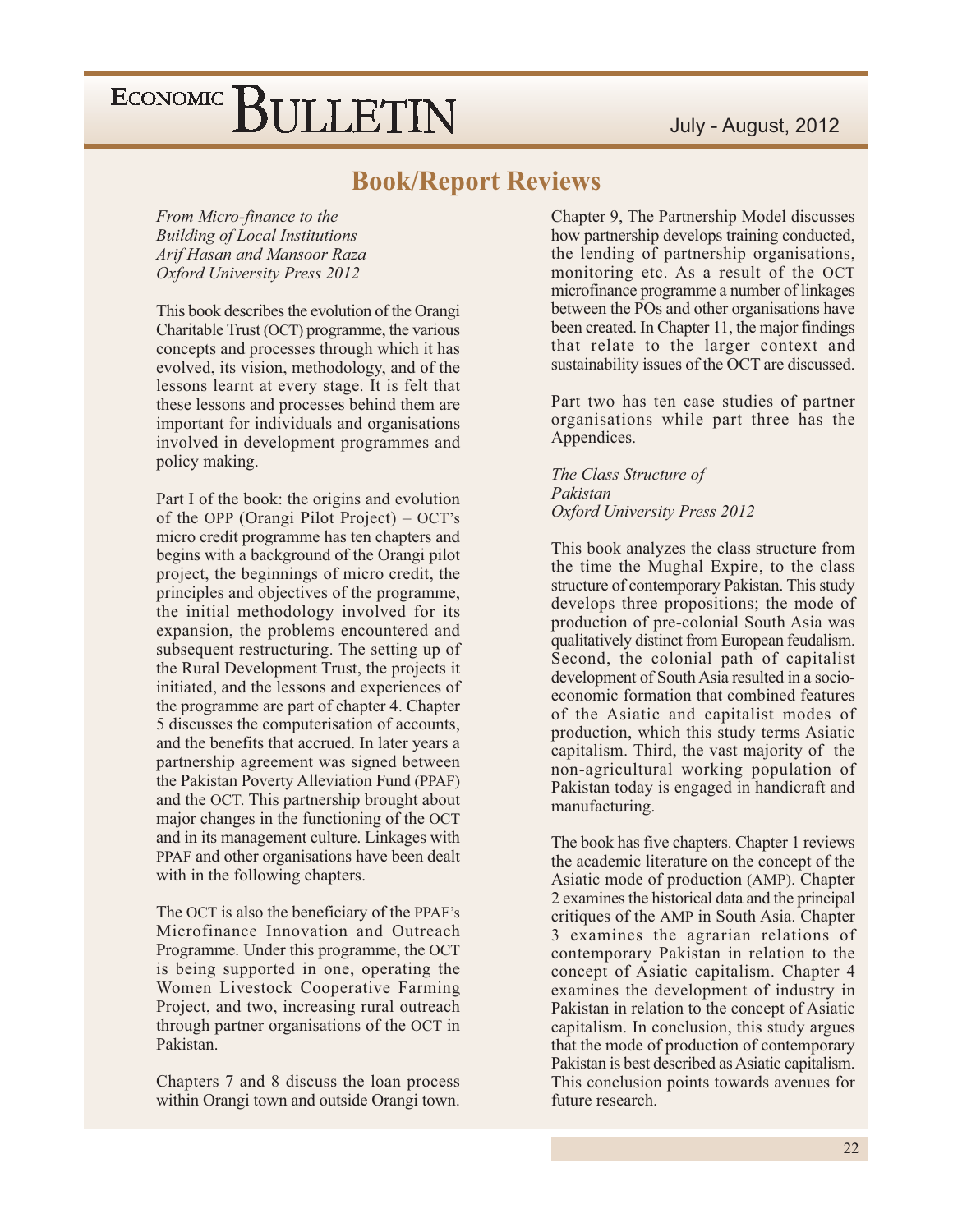|                                  |                    | ✔       | ັ        |         |         |         |         |                     |
|----------------------------------|--------------------|---------|----------|---------|---------|---------|---------|---------------------|
|                                  | Unit               | 2005-06 | 2006-07  | 2007-08 | 2008-09 | 2009-10 | 2010-11 | $2011 - 12^{P}$     |
| <b>Output and Prices</b>         |                    |         |          |         |         |         |         |                     |
| GNP Size (MP)                    | Rs.bn              | 7773    | 8831     | 10452   | 13070   | 15370   | 18853   | 21679               |
| GDP Size (FC)                    | Rs.bn              | 7158    | 8235     | 9922    | 12110   | 14034   | 17093   | 19437               |
| Income Per Capita                | \$                 | 823     | 904      | 1015    | 990     | 1068    | 1258    | 1372                |
| Real Growth                      | $(\%)$             |         |          |         |         |         |         |                     |
| <b>GNP</b>                       |                    | 5.6     | 6.7      | 3.7     | 2.1     | 4.4     | 2.9     | 4.2                 |
| <b>GDP</b>                       |                    | 5.8     | 6.8      | 3.7     | 1.7     | 3.1     | 3.0     | 3.7                 |
| Agriculture                      |                    | 6.3     | 4.1      | 1.0     | 4.0     | 0.6     | 2.4     | 3.1                 |
| Manufacturing                    |                    | 8.7     | 8.3      | 4.8     | $-3.6$  | 5.5     | 3.1     | 3.6                 |
| Services Sector                  |                    | 6.5     | 7.0      | 6.0     | 1.7     | 2.6     | 4.4     | 4.0                 |
| Prices*                          | $(\%)$             |         |          |         |         |         |         |                     |
| <b>Consumer Price Inflation</b>  |                    | 7.9     | 7.8      | 12.0    | 20.8    | 10.1    | 13.7    | 11.0                |
| <b>Wholesale Price Inflation</b> |                    | 10.1    | 6.9      | 16.4    | 18.2    | 13.8    | 21.2    | 10.4                |
| Food Inflation CPI               |                    | 6.9     | 10.3     | 17.6    | 23.7    | 12.9    | 18.0    | 11.0                |
| Non Food Inflation CPI           |                    | 8.6     | 6.0      | 7.9     | 18.4    | 8.3     | 10.7    | 11.0                |
| Core Inflation <sup>†</sup>      |                    | 7.5     | 5.9      | 8.4     | 17.6    | 7.6     | 9.4     | 10.6                |
| <b>GDP</b> Deflator              |                    | 10.5    | 7.7      | 16.2    | 20.0    | 12.4    | 18.2    | 9.7                 |
| Gold Tezabi (Karachi)            | Rs./10 grams       | 10317   | 12619    | 16695   | 22195   | 29587   | 37658   | 50701               |
| Petrol Super                     | Rs/Ltr             | 55.12   | 56.00    | 57.83   | 67.68   | 67.56   | 75.70   | 91.33               |
| Kerosene Oil                     | Rs/Ltr             | 36.19   | 39.09    | 43.44   | 66.79   | 72.65   | 84.89   | 103.09              |
| Wheat Flour (Avg. Quality)       | Rs/Kg              | 13.06   | 13.64    | 18.07   | 25.64   | 28.77   | 29.56   | 30.15               |
| <b>Savings and Investment</b>    | $%$ GDP            |         |          |         |         |         |         |                     |
| National Savings                 |                    | 18.2    | 17.4     | 13.6    | 12.5    | 13.2    | 13.2    | 10.7                |
| Domestic Savings                 |                    | 16.3    | 15.6     | 11.5    | 9.8     | 9.3     | 13.3    | 10.9                |
| <b>Gross Fixed Investment</b>    |                    | 20.5    | 20.9     | 20.5    | 16.6    | 13.8    | 11.5    | 10.9                |
| Public Sector                    |                    | 4.8     | 5.6      | 5.4     | 4.3     | 3.6     | 2.9     | 3.0                 |
| Private Sector                   |                    | 15.7    | 15.4     | 15.0    | 12.3    | 10.2    | 8.6     | 7.9                 |
| <b>Public Finance</b>            |                    |         |          |         |         |         |         |                     |
| Revenue Receipts (Fed Govt)      | $%$ GDP            | 14.1    | 15.0     | 14.6    | 14.5    | 14.0    | 12.5    | 8.5                 |
| <b>Tax Revenue</b>               | $%$ GDP            | 10.5    | 10.2     | 10.3    | 9.5     | 10.1    | 9.5     | 6.7                 |
| <b>Total Expenditure</b>         | $%$ GDP            | 18.4    | 20.8     | 22.2    | 19.9    | 20.3    | 19.2    | 12.8                |
| <b>Fiscal Deficit</b>            | $%$ GDP            | 4.3     | 4.4      | 7.6     | 5.3     | 6.3     | 5.9     | 4.3                 |
| FBR Tax Collection (Fed Govt)    | Rs.bn              | 713.5   | 847.2    | 1008.1  | 1161.1  | 1327.4  | 1558.2  | 1952.0              |
| <b>Direct Taxes</b>              | $%$ share          | 31.5    | 39.4     | 38.4    | 38.2    | 39.6    | 38.6    | 38.2                |
| <b>Indirect Taxes</b>            | $%$ share          | 68.5    | $60.6\,$ | 61.6    | 61.8    | 60.4    | 61.3    | 61.8                |
| <b>Internal Debt Outstanding</b> | Rs.bn              | 2337    | 2610     | 3275    | 3859    | 4654    | 6015    | 7206                |
| <b>Funded Debt</b>               | % of Internal Debt | 62.3    | 64.0     | 68.8    | 67.1    | 68.7    | 72.5    | 76.1                |
| <b>Unfunded Debt</b>             | % of Internal Debt | 37.7    | 36.0     | 31.2    | 32.9    | 31.3    | 27.5    | 23.9                |
| <b>Monetary Sector</b>           |                    |         |          |         |         |         |         |                     |
| Growth of Monetary Assets M2     | $\%$               | 15.1    | 19.3     | 15.3    | $9.6\,$ | 12.5    | 15.9    | 8.1                 |
| Currency in Circulation          | Rs.bn              | 740.4   | 840.2    | 982.3   | 1152.2  | 1295.4  | 1501.4  | 1650.8 <sup>a</sup> |

### **Pakistan Economy – Key Economic Indicators**

P Provisional. \* The base for price indices have been changed as 2007-08 new base year. \*non-food non-energy. \* April.